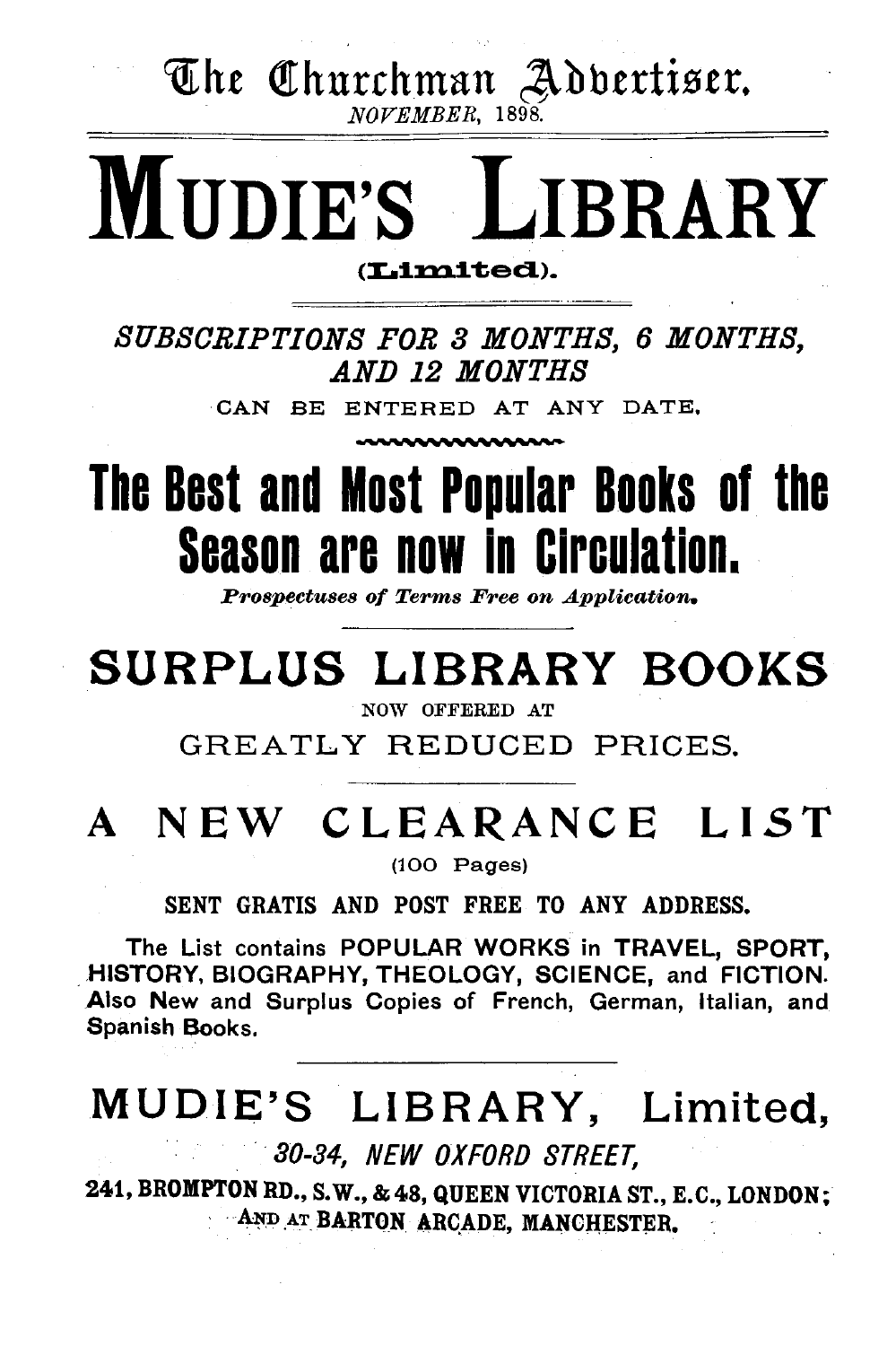## **\_SEELEY AND CO.'S NEW BOOKS.**

- **TITIAN:** a Study of his Life and Work. By CLAUDE PHILLIPS. With 8 Copper Plates and many Minor Illustrations. Cloth, 9s. net.
- ARMOUR IN ENGLAND. By J. STARKIE GARDNER. With 16 Coloured Plates and many Minor Illustrations. Cloth, 9s. net.
- THE CLERGYMAN'S LEGAL HANDBOOK AND CHURCHWARDEN'S GUIDE. By JAMES MuRRAY DALE. New Edition, revised and brought up to date by J. S. RISLEY. Cloth, 7s. 6d.
- TOL TUG AND OTHERS: Sketches in a Domestic Menagerie. By Mrs. DEW SMITH, Author of "Confidences of an Amateur Gardener." With 12 Illustrations by ELINOR M. MoNSELL. Cloth, 6s.
- ANIMALS OF TO-DAY: their Life and Conversation. By C. J. CORNISH. With Illustrations. Cloth, 6s.
- THE WAR IN THE PENINSULA. By ALEXANDER INNES SHAND, Author of "The Life of Sir Edward Hamley." With 4 Portraits on Copper and 6 Plans. Cloth, 5s.
- AFRICA IN THE NINETEENTH CENTURY. By EDGAR SANDERSON, M.A., Author of "The British Empire." With 4 Portraits on Copper and a Map. Cloth, 5s
- HEROES OF CHIVALRY AND ROMANCE. Beowulf, Arthur, and Sieg-<br>fried. By the Rev. A. J. CHURCH, Author of "Stories from Homer," etc., etc. With 8 Illus-<br>trations in colour by G. MoRROW. Cloth, 5s.
- THE KING'S. REEVE, and How he Supped with his Master: an Old-World Comedy. By the Rev. E. GILLIAT, Author of "In Lincoln Green." With Illustrations by SYDNEY HALL. Cloth, 5s.
- THE ISLAND OF THE ENGLISH: a Story of Napoleon's Days. By FRANK Cowrer, Author of "Caedwalla," "The Captain of the Wight," etc. With Illustrations by George Morrow. Cloth, 5s.
- UNDER THE DOME OF ST. PAUL'S, in the Days of Sir Christopher Wren: a Story. By Mrs. MARsHALL- With Illustrations by T. HAMILTON CRAWFORD. Cloth, 5s.
- A NEST OF SKYLARKS. By M. E. WINCHESTER, Author of "A Nest of Sparrows." With Illustrations. Cloth, 5s.

#### *Just Published.*

THE HOPE OF IMMORTALITY: An Essay incorporating the Hulsean<br>Lectures of 1897-98. By Rev. J. E. C. WELLDON, Head Master of Harrow School, Bishop-<br>Designate of Calcutta. Crown 8vo., 6s.<br>"States its arguments so freshly and e

THE SACRIFICE OF CHRIST : Its Vital Reality and Efficacy. By the Rev. H. WACE, D.D., Prebendary of St. Paul's, and Examining Chaplain to the Archbishop of Canterbury. Feap. 8vo., 1s.

"We advise every one of our readers to purchase this small book on the greatest of all subjects; they will not be content with a single perusal of its eloquent pages, but turn to it again and again."—Church Times.

OUR PRAYER-BOOK : Short Chapters on the History and Contents of the Book of. Common Prayer. By the Rev. H. C. G. MouLE, D.D. Cloth, 1s.

THE CROSS AND THE SPIRIT : Studies in the Epistle to the Galatians. By the Rev. H. C. G. MouLE, D.D. 1s. 6d.

By the reet, it, o. o. moone, D.D. is, ou.<br>Certain papers prepared for the summer gathering of Clergy at Cambridge last year. They are well<br>calculated to help and stimulate their readers in an exact study of New Testament

LONDON: SEELEY & CO., 33, GREAT RUSSELL STREET.

2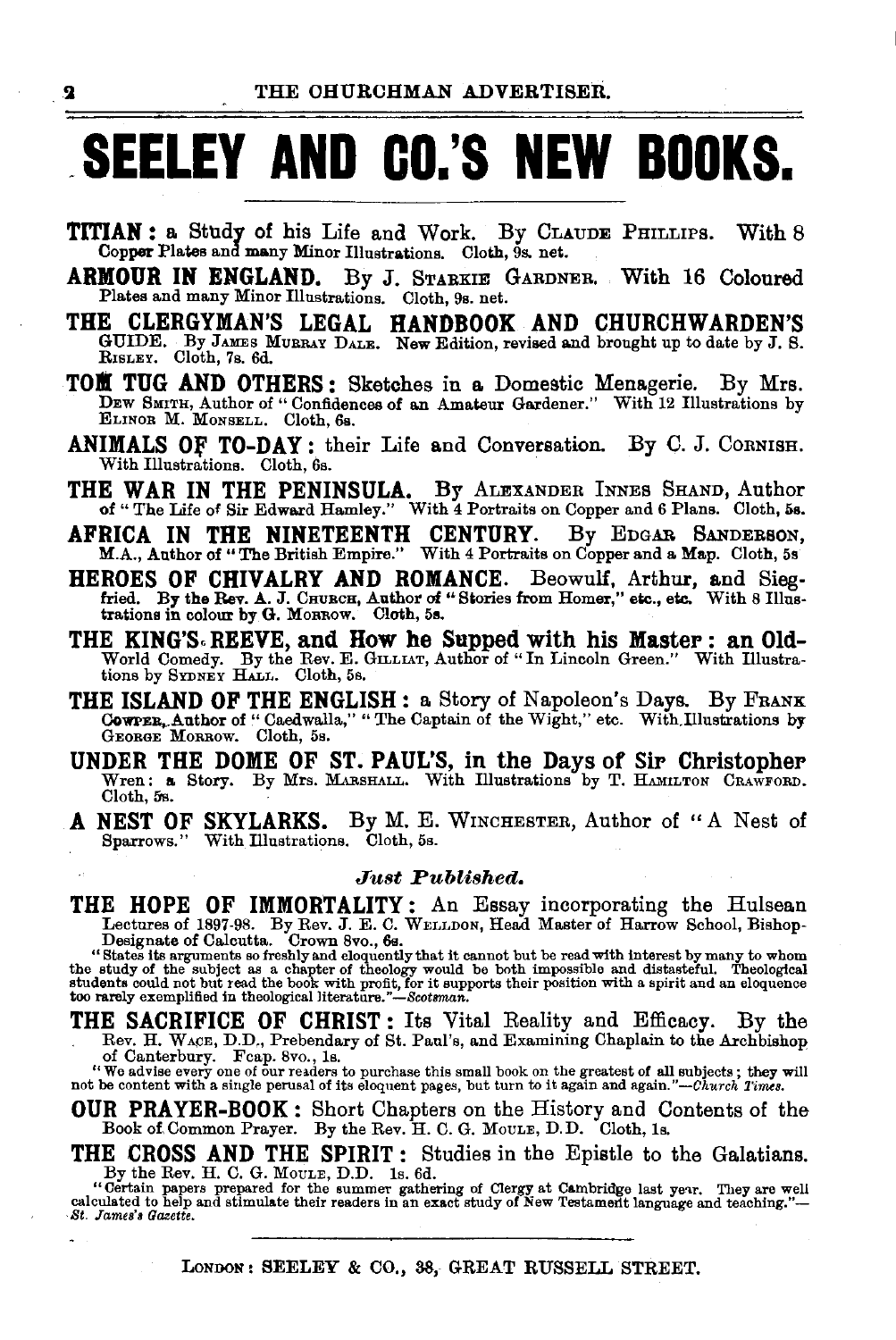R

#### NOW READY IN CLOTH.

### THE REVISED VERSION OF THE HOLY BIBLE WITH REVISED MARGINAL REFERENCES.

Minion 8vo., cloth boards, red edges, price 5s. Also with the Revised Apocrypha with References, price 7s. 6d.

**SHORTLY.** 

In various superior leather bindings, from 8s. Also with the Apocrypha, prices from 10s.

On the Oxford India Paper.

In various superior leather bindings, from 14s. Also with the Apocrypha, prices from 23s. 6d.

**READY SHORTLY.** 

### THE REVISED VERSION OF THE HOLY BIBLE.

FOLIO EDITION IN LARGE TYPE FOR CHURCH USE.

Prices from £2 10s. Also with the Apocrypha, prices from £3.

The Revised Version is the joint property of the Universities of Oxford and Cambridge.

PUBLISHED BY

HENRY FROWDE, C. J. CLAY & SONS, CAMBRIDGE WAREHOUSE. OXFORD WAREHOUSE,

AMEN CORNER, LONDON. AVE MARIA LANE, LONDON.

### **CAMBRIDGE UNIVERSITY PRESS.**

THE EXTINCTION OF THE CHRISTIAN CHURCHES IN NORTH AFRICA. Hulsean Prize Essay, 1895. By L. R. HOLME, B.A., formerly Scholar of Jesus College, Cambridge; Lecturer on Political Science, Economics, etc., in the University of Bishop's College. Lennoxville, P.Q., Canada. Crown 8vo., 5s.

TEXTS AND STUDIES: CONTRIBUTIONS TO BIBLICAL AND PATRISTIC LITERATURE. Edited by J. ARMITAGE ROBINSON, D.D., Norrisian Professor of Divinity.

VOL. VI., No. 1. THE LAUSIAC HISTORY OF PALLADIUS. By DOM CUTHBERT BUTLER, Benedictine Monk of the English Congregation, and of Downside Monastery. Demy 8vo., 7s. 6d. net.

CAMBRIDGE BIBLE FOR SCHOOLS AND COLLEGES.-NEW VOLUMES.

General Editor for the Old Testament and Apocrypha : A. F. KIREPATRICK, D.D., Regins Professor of Hebrew.

THE BOOK OF ISAIAH. Edited by the Rev. J. SEINNER, D.D., Professor of Old Testament Exegesis in the Presbyterian College, London. Vol. I. Chaps. i.-xxxix. With Map, 4a. Vol. II. Chaps. xl.-1xvi., 4s.

"The notes are thoroughly up to date, and often throw quite a new light on the meaning of a difficult passage. ... Every preacher and teacher ought to have this masterly exposition. It is marked throughout by rich and rip

THE FIRST BOOK OF MACCABEES. With the Text of the Revised Version. By the Rev. W. FAIRWEATHER, M.A., and J. S. BLACK, LL.D. With Map and Illustrations. 34. 64. "Useful at once to the theological student and the serious reader of the Bible. The Notes are exceedingly interesting, and are careful summaries of the best research."-Bookman.

LONDON: C. J. CLAY & SONS, CAMBRIDGE UNIVERSITY PRESS WAREHOUSE, AVE MARIA LANE.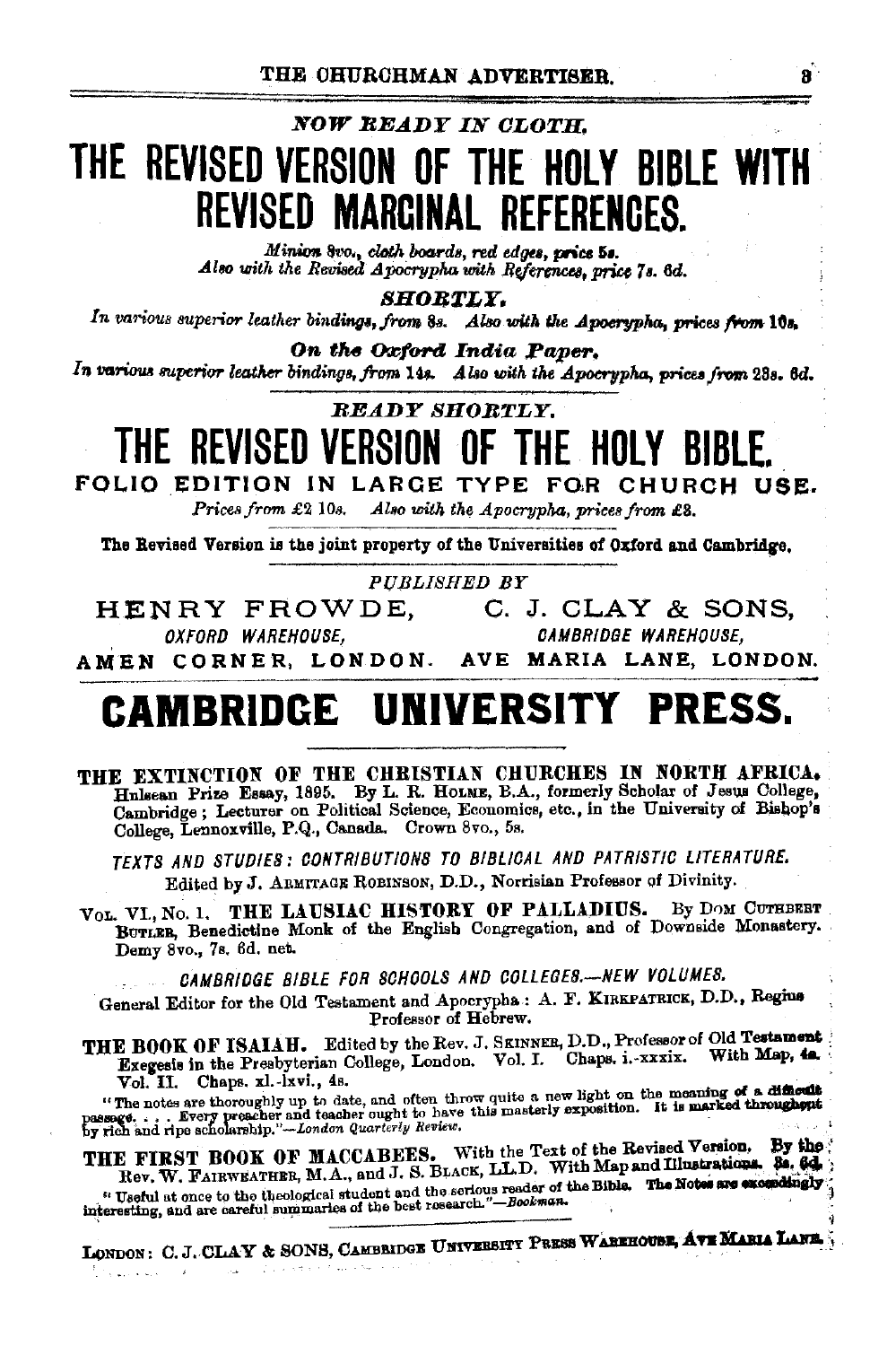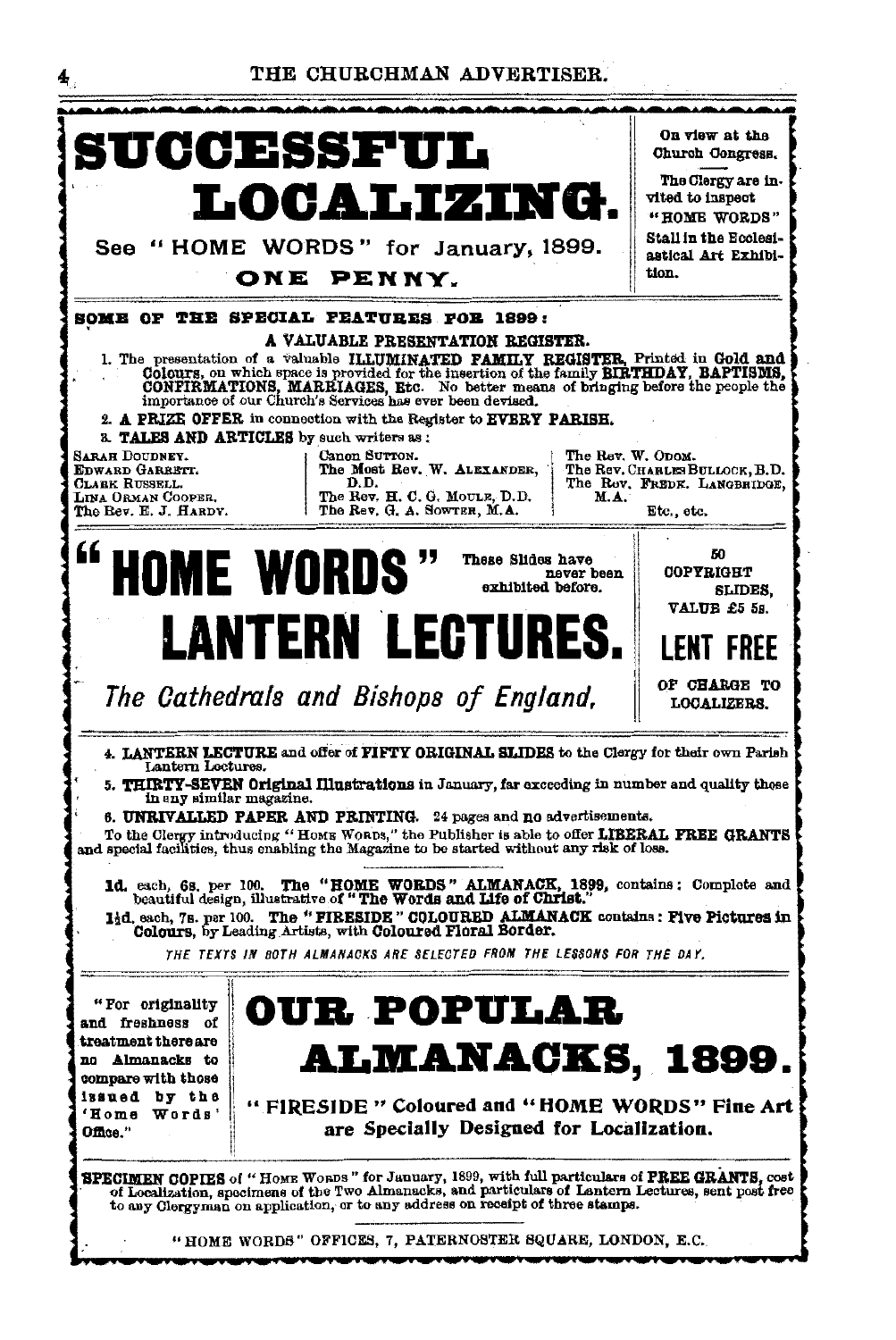#### THE CHURCHMAN ADVERTISER.



## WORKS BY BISHOP OXENDEN.

PLAIN SERMONS. With Memoir and Portrait. Crown 8vo., 5s.

THE HISTORY OF MY LIFE: An Autobiography. Crown 8vo., 5s.

- THE PATHWAY OF SAFETY; or, Counsels to the Awakened. Feap. 8vo., large type, cloth, 2s. 6d. Cheap Edition, small type, limp, 1s.
- SHORT COMMENTS ON ST. MATTHEW AND ST. MARK. For Family Worship. Crown 8vo., 3s. 6d.

TOUCHSTONES; or, Christian Graces and Characters Tested. Fcap. 8vo., 2s. 6d.

SHORT LECTURES ON THE SUNDAY GOSPELS. Advent to Easter-Easter to Advent. Fcap. 8vo., 2s. 6d. each.

THE PARABLES OF OUR LORD. Fcap. 8vo., 3s.

PORTRAITS FROM THE BIBLE. Two Volumes. Old Testament-New Testament. Feap. 8vo., 2s. 6d. each.

OUR CHURCH AND HER SERVICES. Feap. 8vo., 2s. 6d.

THE CHRISTIAN LIFE. Fcap. 8vo., large type, cloth, 2s. 6d. Cheap Edition, small type, limp, 1s.

CONFIRMATION. 18mo., cloth, 6d.; sewed, 3d.

COUNSELS TO THOSE WHO HAVE BEEN CONFIRMED; or, Now is the Time to Serve Christ. 18mo., cloth, 1s.

BAPTISM SIMPLY EXPLAINED. 18mo., cloth, 1s. Cheap Edition, paper, 6d.

- THE LORD'S SUPPER SIMPLY EXPLAINED. 18mo., cloth, 1s. Cheap Edition) paper, 6d.
- THE EARNEST COMMUNICANT. Common Edition, 32mo., 1s. New Red Rubrid Edition, 32mo., cloth, 2s.

\*\* OVER TWO MILLION COPIES OF THIS AUTHOR'S WORKS HAVE BEEN SOLD.

LONDON, NEW YORK, AND BOMBAY: LONGMANS, GREEN AND CO.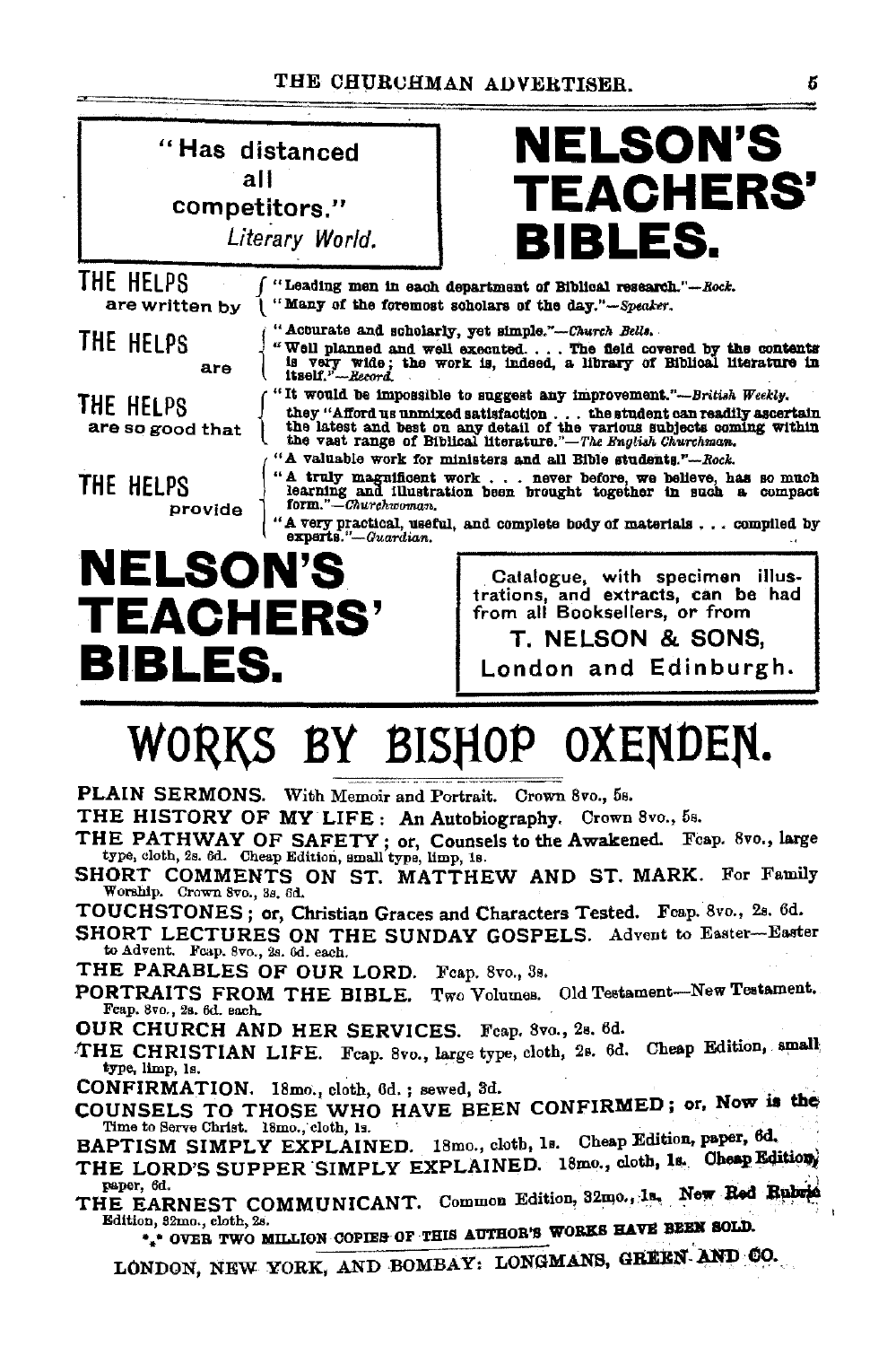#### NR. **MARCUS DODS.** WORKS **BY**

Ninth Edition. Crown 8vo., cloth, 7s, 6d.

THE BOOK OF GENESIS. By Rev. MARCUS DODS, D.D., Professor of Exerctical Theology, New College, Edinburgh.

Eighth Edition. Foolsoap 8vo., eloth, 2s. 6d.<br>AN INTRODUCTION TO THE NEW TESTAMENT.

"The book admirably fulfils its office as an introduction, and ought soon to be widely in use among students as a first manual."-Scotsman.

Fourth Edition. Crown Svo., cloth, 7s. 6d. THE GOSPEL OF ST. JOHN. Vol. I.

Fourth Edition. Crown 8vo., 7s. 6d.<br>JOHN. Vol. II.

THE GOSPEL OF ST. JOHN. Vol. II.<br>"Dr. Dods appears to us always to write with clearness and vigour.... He has the gift of lucid expression,<br>and by means of apt illustrations he avoids the cardinal sin of dryness, so that t

Fifth Edition. Crown 8vo., cloth, 7s. 6d.

#### THE FIRST EPISTLE TO THE CORINTHIANS.

A dear, close, unaffected unostatious expection, not verse by verse, but hought after thought, of this most interesting, perhaps, and certainly most various, of all the Apostle's writings. Difficulties are not shirked, and

### MOHAMMED, BUDDHA, AND CHRIST.

"To us this book is specially welcome, as an evidence, in addition to many others, of a new outburst of earnest religious thought and sentiment."-Spectator.

Ninth Thousand. Crown 8vo., 2s. 6d.<br>THE PRAYER THAT TEACHES TO PRAY.<br>"It is highly instructive, singularly lucid, and unmistakably for quiet personal use.—Clergyman's Magazine.

LONDON: HODDER & STOUGHTON, 27, PATERNOSTER ROW, E.C.

#### **WORKS BY THE LATE** W. DALE, OK. K. Of Birmingham.

Third Thousand. Crown 8vo., cloth, 6s.<br>THE EPISTLE OF JAMES. And other Discourses. Sixth Thousand. Crown 8vo., cloth, 6s. CHRISTIAN DOCTRINE. A Series of Discourses. Fifth Thousand. Crown 8vo., cloth, 6s. FELLOWSHIP WITH CHRIST. And other Discourses delivered on Special Occasions. Seventh Edition. Crown 8vo., cloth, 6s. THE LIVING CHRIST AND THE FOUR GOSPELS. Eighth Thousand. Crown 8vo., cloth, 0s,<br>LAWS OF CHRIST FOR COMMON LIFE. Ninth Edition. Crown 8vo., cloth, 6s.<br>NINE LECTURES ON PREACHING. THE JEWISH TEMPLE AND THE CHRISTIAN CHURCH. A Series of Discourses on the Epistle to the Hebrews. Ninth Edition. Crown Svo., cloth, 7s. 6d.<br>THE EPISTLE TO THE EPHESIANS. Its Doctrines and Ethics. Sixth Edition. Crown Svo., cloth, 3s. 6d. **WEEK-DAY SERMONS.** Seventh Edition. Crown 8vo., cloth, 5s. THE TEN COMMANDMENTS. Cloth, Is. THE NEW EVANGELICALISM AND THE OLD.

LONDON: HODDER & STOUGHTON, 27, PATERNOSTER ROW, E.C.

ß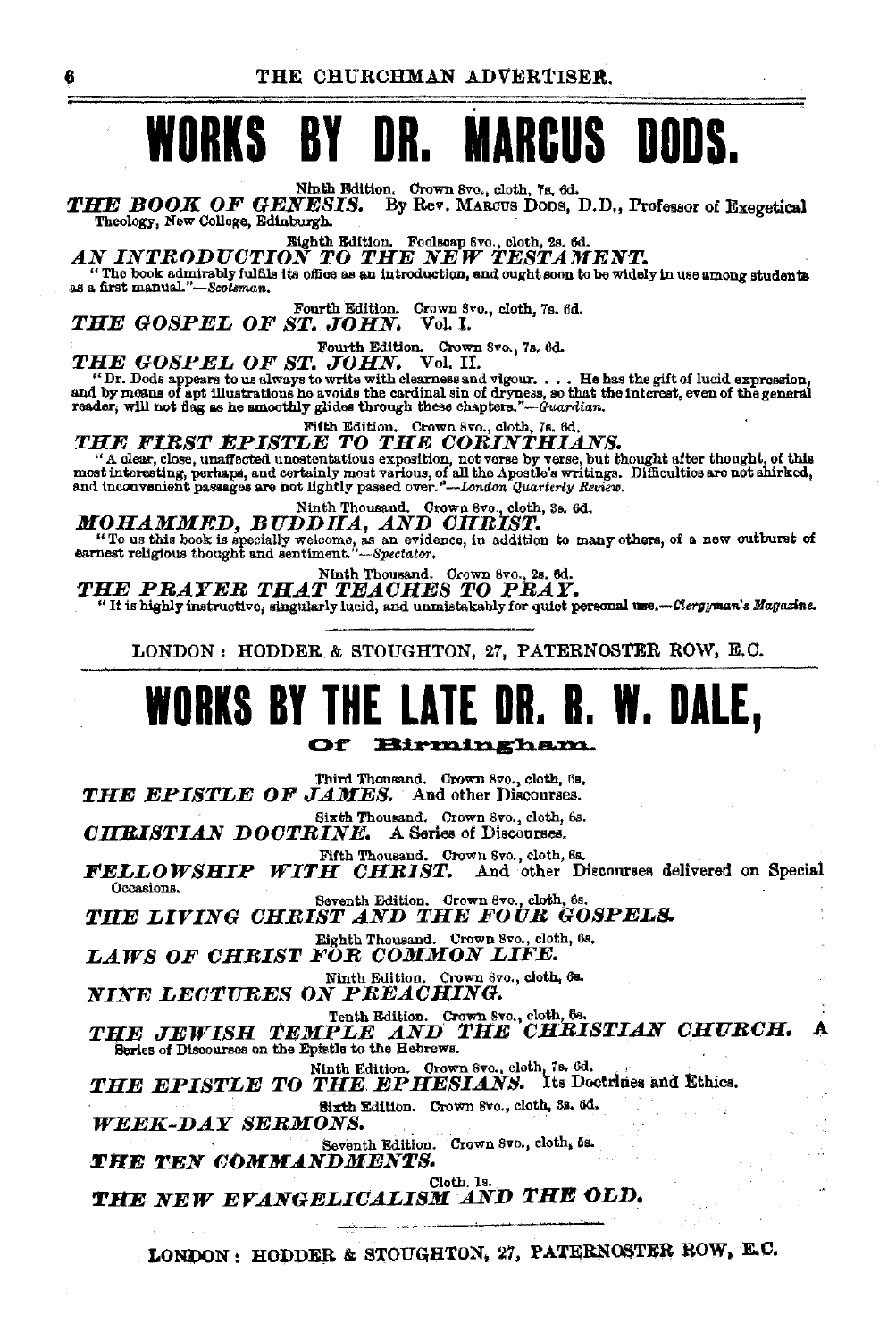### **The Rev. J. E. C. WELLDON, M.A.**

(Head-Master of Harrow School, and Bishop-Designate of Calcutta),

Speaking at the last Annual Meeting of the Religious Tract Society, said:

"Whatever may be the features of pernicious literature, there is, in my judgment, only one way of meeting it, and that is to meet bad literature by good. You may talk against bad literature, and I am afraid you will not have much effect ; you may preach against it without much effect, for the great difficulty of preaching is that the people who hear sermons are not those who most need to hear them. But if wherever there is bad literature you spread good literature of such a kind that it is as interesting and attractive as the bad literature, then the battle is won, or, at least, it is half won. That is the work of this Society. If I may sum it up, it is to Christianize literature, it is to produce and to circulate literature which may, as the Secretary said, keep abreast of the times, which may, at all events, drive out in a large measure the literature of evil and of sin by its own innate superiority. *No* nobler, no more valuable, service can be rendered to a community than this. If the evil literature to which I have referred deserves reprobation and condemnation anywhere, it deserves it *most* of all among the young. I know something, by my profession, of the young, and I know there is a literature which in its nature *is* designed and intended to pervert the imagination of boys and even of girls. To spread such literature is to poison the wells of society. That literature is one of the greatest curses of the age. It is most difficult to fight against. It finds its way where it can hardly be expected or suspected, and I can say of my own experience that sometimes its horrible effect is produced upon the minds of young people who, when they first begin to read it, have no idea of what they are reading. Because that literature is so pernicious, and because it is the object of this Society to counteract it, I for one, as at present occupied in the teaching of the young, would render it my heartfelt thanks.''

*JUST PUBLISHED, each with TWO COLOURED PLATES,* 

The NOVEMBER Sixpenny Parts of the

## **BOY'S OWN** AND THE **GIRL'S OWN PAPER.**

Will the Readers of the "Churchman" kindly recommend and introduce these wholesome magazines to their schools and families.

1,000 BOOKS for PRESENTS and PRIZES are published by THE RELIGIOUS TRACT SCOURT. Reliable, Readable, and Useful, Cheap, Attractive. Illustrated. At prices from 6d. upwards. Please ask for the Publisher, them at the Book Sh

56, PATERNOSTER ROW, LONDON,

 $\cdot$ 7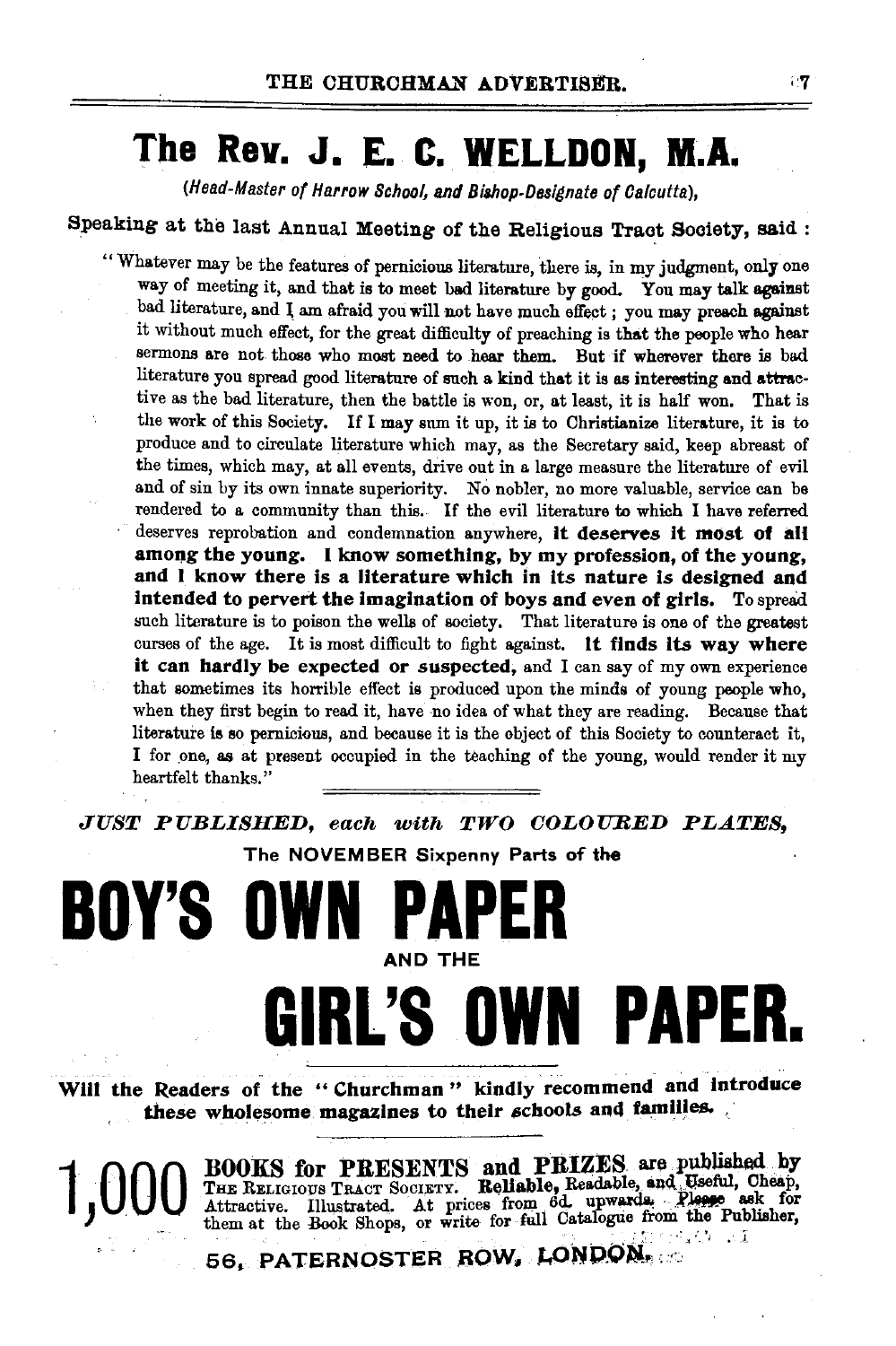## LANGLAND COLLEGE, EASTBOURNE.

#### (2. HARTFIELD SQUARE.)

Datrons: The Rt. Hon. THE LOBD ABERDARE; The RT. REV. THE LOBD BISHOF OF PETERBOROUGH; SIT DOUGLAS GALTON, K.C.B., F.R.S.; Chancellor P. V. SMITH, LL.D., and others.

Principal: Mass M. E. VINTER, Seven years Headmistress of the Swansea High School, Girls' Public Day School, Company; four years Chief Mathematical and Science Mistress, Kenahny Chief Chief Chief Chief Chief Chief Chief Ch Bedford College, London.

Entire Charge of Girls whose Parents are abroad. A Reduction of ten per cent, for daughters of the Clergy.

#### SCHOOL. WINDSOR. *ST. MARK'S*

**Warben: REV. CANON TEE, D.D.** 

Theadmaster: Rev. C. N. NAGEL, M.A.

Successful Preparation for Universities, Army, and Professions. Numerous successes direct from school. Valuable Entrance Scholarships. Excellent Buildings. Moderate Fees.

For Full Particulars apply to the Headmaster.

#### PROTESTANT REFORMATION SOCIETY

(Established 1827).

PEESIDENT: COLONEL SANDYS, M.P. CHAIRMAN OF THE EXECUTIVE COMMITTEE: W. J. FRASER, Esq. VICE-CHAIRMAN ; REV. C. H. WALLER, D.D.

THE oldest distinctively Protestant Society, and the only one which employs Clerical and Trained Lay Mission-<br>aries to preach the Gospel to Roman Catholics in Great Britain, now offers for sale the volume entitled<br>"WHOSE A D.D., at greatly reduced prices ("Harrison" Trust).

Full information will be given by the Rev. L. G. A. ROBERTS, Commander R.N., Secretary, 62. Berners Street, London, W.

### DAILY PRAYER UNION WORCESTER TRACT SOCIETY.

The great need of the world is the Holy Spirit. Who will join the Daily Prayer Union? Members pray daily for the Holy Spirit.

100.000 HAVE JOINED.

Apply for information to the

REV. HENRY LAW HARKNESS,

St. Swithin's Rectory, Worcester.

#### THE EAST-END MISSION TO THE JEWS.

FUNDS URGENTLY NEEDED TOWARDS

THE MEDICAL MISSION, FREE DISPENSARY FOR THE FOOR, THE GENERAL MISSION WORK, THE GENERAL MISSION WORK, THE

Kindly help us to alleviate the sufferings of the poor.-MATT. x. 42.

D. OPPENHEIM, Secretary, 119, LEMAN STREET, E. Cheques and P.O.s to be crossed "London and Westminster Bank, E."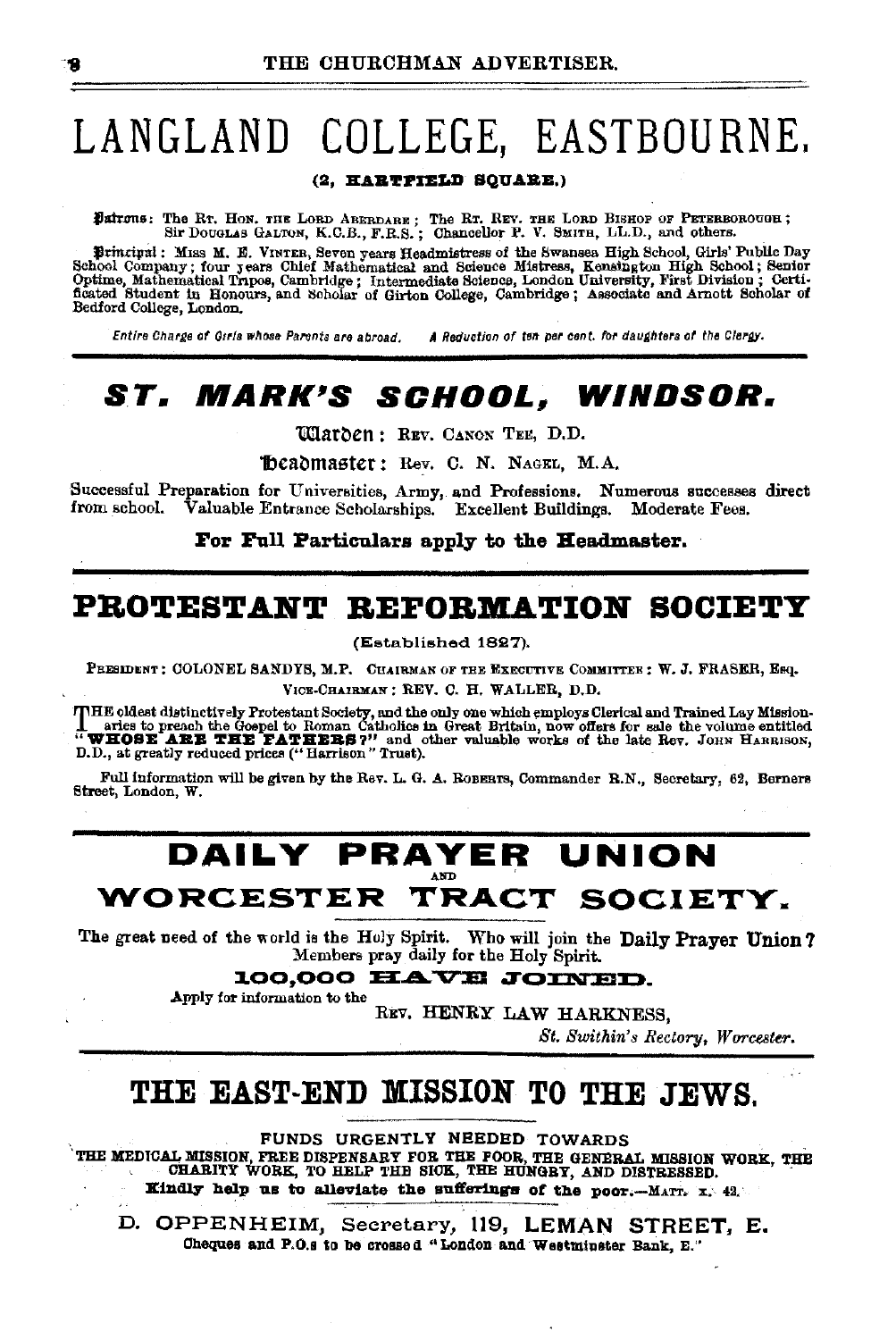### **MACMILLAN AND CO.'S NEW BOOKS.**

THE GOSPEL ACCORDING TO ST. MARK. The Greek Text, with Introduction, Notes, and Indices by the Rev. Professor H. B. SWETE, D.D. With Maps. Demy Svo., 15s.

BY THE LATE F. J. A. HORT, D.D.

THE FIRST EPISTLE OF ST. PETER, 1. i.-II. 17. The Greek Text, with Introductory Lecture, Commentary, and Additional Notes, by the late F. J. A. HOBT,<br>D.D., D.C.L., LL.D., etc. Demy 8vo., 6s.

NEW VOLUME OF SERMONS BY F. J. A. HORT, D.D.

CAMBRIDGE AND OTHER SERMONS. By F. J. A. HORT, D.D., D.C.L., LL.D., sometime Hulsean Professor, and Lady Margaret's Reader in Divinity in the University of Cambridge. Crown Svo., 6s.

MACMILLAN AND CO., LIMITED, LONDON.

*JlJST PUBLISHED.* 

## The Clergyman & Church-Worker's Visiting List

BEING A REGISTER AND COMPLETE RECORD OF CHURCH WORK AND WORKERS. Price, in French morocco tuck, Ss. ; cloth covers, 4s. post free.

#### THE CURATE'S VISITING LIST FOR 1899: BEING AN ABRIDGMENT OF THE CLERGYMAN'S VISITING LIST.

Price, in French morocco tuck, 3s. 6d.; cloth covers, 2s. 6d. post free.

*"Marvellously complete* in the form of a moderately large pocket-book, and contains neatly arranged columns for registering the work of every day in the year, besides additional pages for offertory, schools, communicants, parish workers, deaths, sermons, in fact, almost every conceivable act or incident which can<br>be reduced into statistical form. It would be a useful New Year's present to any rector or vicar."—The Guardian

LONDON: HAZELL, WATSON, AND VINEY, LD., 1, CREED LANE, E.C.

## AN ATTRACTIVE OFFER.

The real, practical usefulness of THE FAMILY CHURCHMAN to every clergyman who is also a preacher lies in its two reports every week of sermons preached in St. Paul's Cathedral, Westminster Abbey, and elsewhere in London and the country. These reports are of sermons delivered the Sunday previously to publication, and thus the very latest utterances of the most eminent clergy of the day are presented the same week.

### SPECIAL TERMS TO THE CLERGY.

With the view of extending the influence of "The Family Churchman," the proprietors are prepared toofferspecial terms to clergymen desirous of becoming readers. Also, to every purchaser of 30 copies they will present

#### A HANDSOME HALF-GUINEA BIBLE,

Containing references, coloured maps, chronologies, a Bible-reader's manual, index, concordance, gazetteer, etc., bound in limp covers, with clear type, of convenient size, and admirably suited to the needs of students and teachers.

*THIS OFFER WILL BE LIMITED TO A CERTAIN PERIOD.* 

Apply-THE MANAGER, "THE FAMILY CHURCHMAN" OFFICE, 82, FLEET STREET, E.C.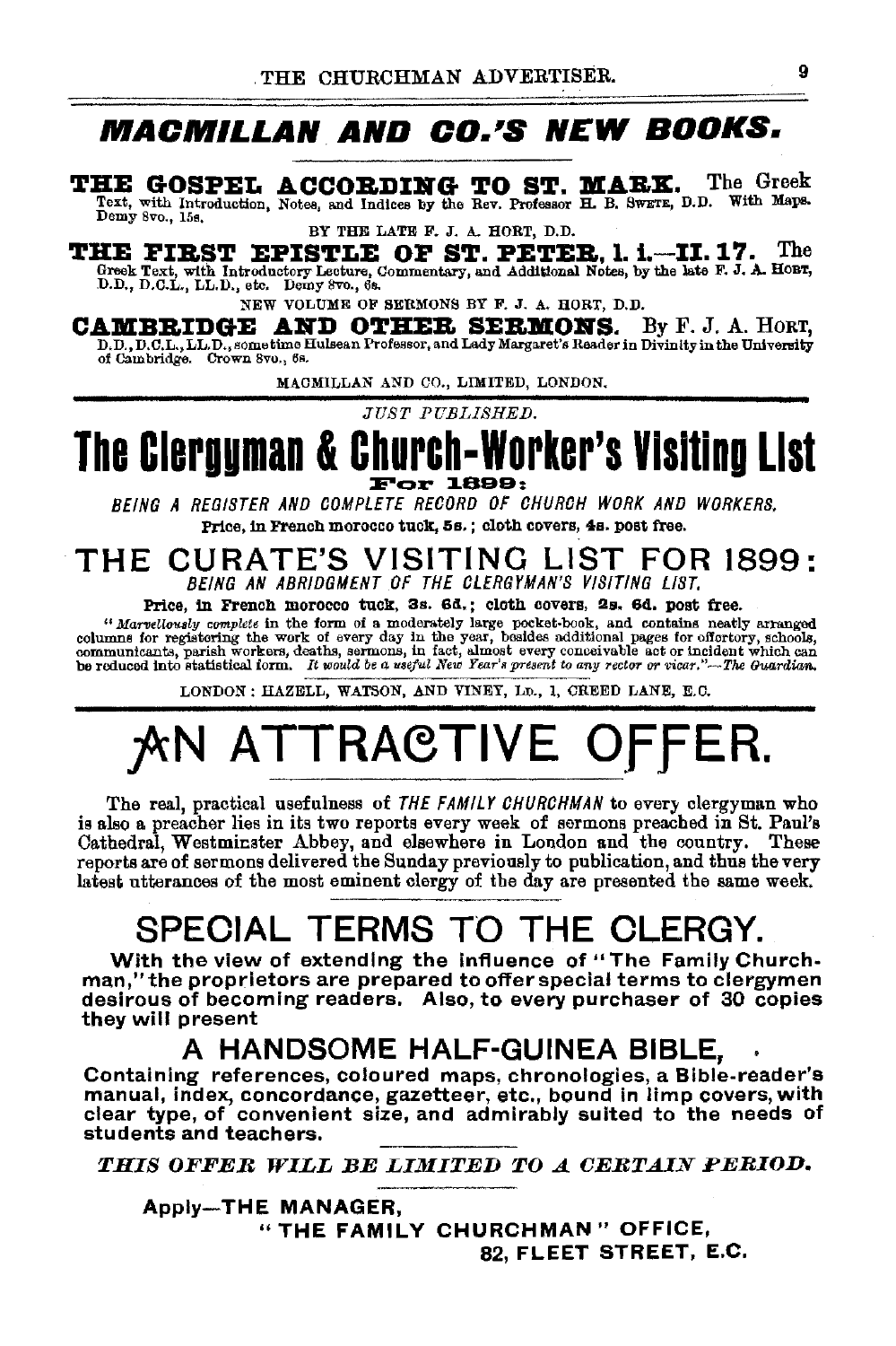In crown 8vo., cloth. Price 6s.

#### THE

### **Growth and Influence of Music in Relation to (Civilization.**

#### **By HENRY TIPPER.**

#### **EXTRACTS FROM REVIEWS.**

"The art of music is in itself so absorbing that its votaries, as a rule, trouble themselves ponent.' The aim, therefore, of the work under notice is an excellent one. A study of the art from such standpoints is welcome."-Athenaum.

"Mr. Tipper treats his interesting subject with sympathy and ingenuity. There are some suggestive examples of how music has answered the need and expressed the emotion of the moment."-Christian World.

"His sketches of what we may call the musical history of the world, and his monographs of the great composers, are skilful pieces of literary work. Of course in a book of this kind the monographs are necessarily brief, but to our minds beautiful impressions of the features of the persons they represent. Lovers of music will be charmed with this compendious *story."-Baptist.* 

" A very interesting volume. In a sense a rapid survey of the history of the development of the art, it brings into prominence the important part which music has played in its mission to exalt and ennoble mankind."-Orchestral Association Gazette.

"This admirable well-written work is sure to interest every lover of *musie."-Bristol Merrmry.* 

"An interesting bird's-eye view of the history of modern music."-*Yorkshire Post.* 

"The idea of the book is admirable. As an introduction to the study of the subject, Mr. Tipper's work is worthy of high commendation."-Dundee Advertiser.

"A very welcome volume. It gives a very clear and succinct narrative of the development of the musical art."-Aberdeen Free Press.

"The beauty and charity of its diction, and the admirable consistency with which its purpose is sustained throughout, entitle it to a ready response from all who desire to possess the essence of a large subject in a small compass. *"-Manchester Guardian.* 

"Musicians of every grade will find much original reflection, evincing culture, and a certain capacity for accurate generalization, and we therefore have no hesitation in pronouncing the book worth reading."-Birmingkam *Daily Gazette.* 

''Furnishes a. blameless record of the progress of musical art."-*Leeds Meroory.* 

"The book is one which treats of musical history ably, and by setting it in its place among the other arts, makes it less of a thing apart than it appears to be in some of the drier textbooks." *-Scotsman.* 

LONDON : ELLIOT STOCK, 62, PATERNOSTER ROW, E.C.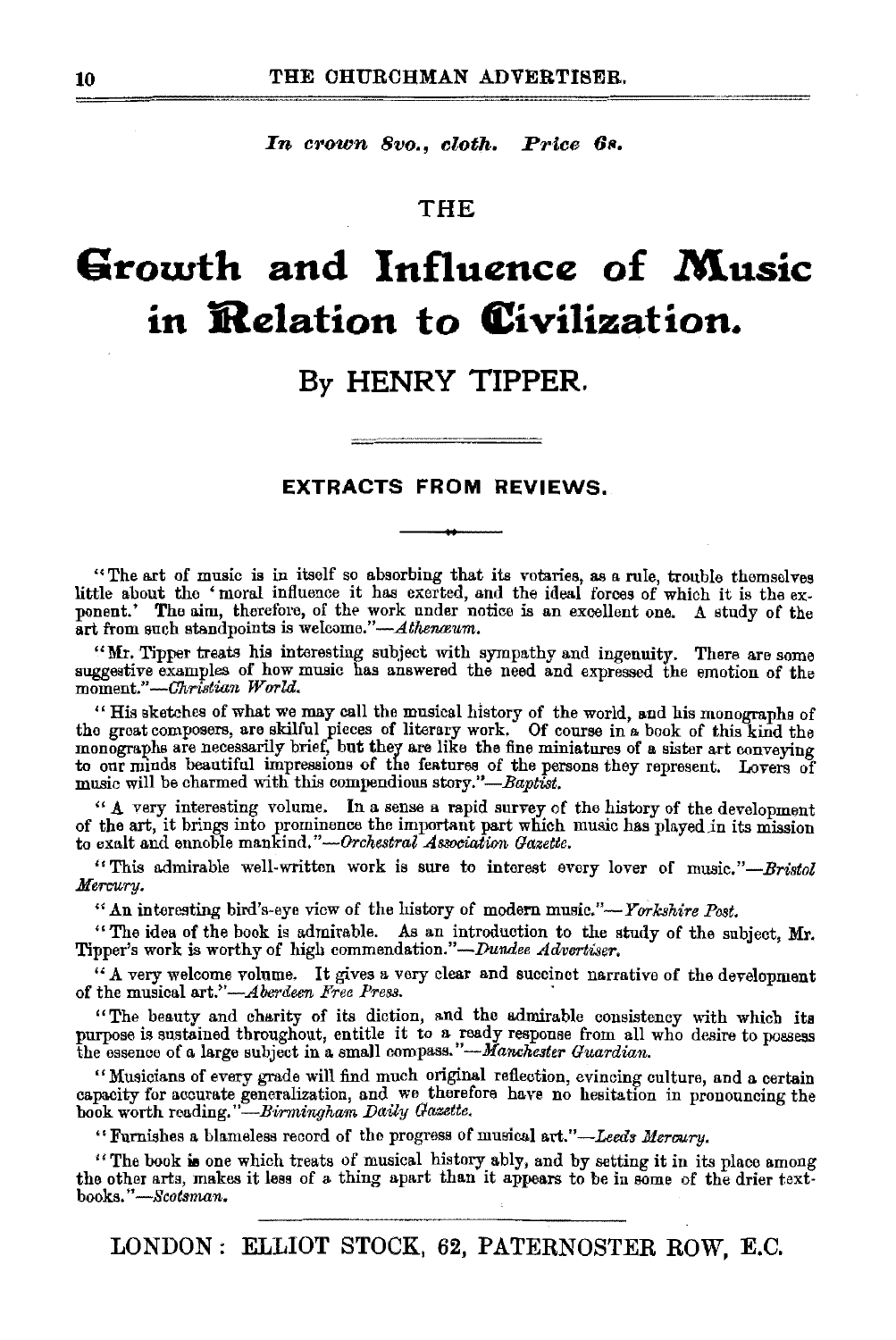## **ELLIOT STOCK'S NEW LIST.**

Tastefully printed on antique paper, and bound in cloth, gilt lettered, crown 8vo., price 5s.<br> $AMONG$  MY BOOKS. Papers on Literary Subjects by the Papers on Literary Subjects by the

following writers: ANDREW LANG. "IAN MACLAREN." J. P. MAHAFFY. AUSTIN DOBSON.

EDMUND GOSSE. "VERNON LEE."<br>GOLDWIN SMITH. STANLEY LANE-With a Preface by H. D. TRAILL, D.C.L.

AUGUSTINE BIRRELL. LESLIE STEPHEN. EARL OF CREWE. D. H. MADDEN. "A." "JOHN OLIVER HOBBES."<br>EDMUND GOSSE. "VERNON LEE." GOLDWIN SMITH. STANLEY LANE-POOLE.<br>HERBERT PAUL. ARTHUR MACHEN. ARTHUR MACHEN. LEMACHE.

PERCY FITZGERALD. GEORGE W. SMALLEY. HON. LIONEL A. TOL-

#### Tastefully printed and bound in cloth, price 5s. *THE ROMANCE OF BOOK-COLLECTING.*  By J.

HERBERT SLATER.

In Eulogy of Catalogues. A Comparison of Prices. Some Lucky Finds. The Forgotten Lore Society. Some Hunting-Grounds of London.

#### CONTENTS-

Vagaries of Book-Hunters. How Fashion Lives. The Rules of the Chase. The Glamour of Bindings. The Hammer and the End.

### NEW STORIES.

In crown 8vo., cloth, price 6s.

*FITCH AND HIS FORTUNES.* A Novel founded on

European and Native Life in India. By GEORGE DICK. "One of the best of recent stories of its kind."-Star.

"The story is well told, and if, as would seem from the title-page, it is Mr. Dick's first bid for popularity,<br>it is a very promising effort. He has a racy style, and he handles his ideas with no little skill."—Scotsman,<br>

In crown 8vo., handsomely bound in cloth, price 6s.

BRUCE REYNELL, M.A. (Locum Tenens); or, The Oxford Man in Ireland. By J. DuNCAN CRAIG, D.D., Incumbent of Trinity Church, Dublin ; last Vicar of Kinsale ; Soci dou Felibrige; Member of the Senate of the University ·of Dublin ; Author of "John Maverell," "Real Pictures of Clerical Life in Ireland," " La Debanado; or, Scenes during the Franco-German War," "Miejour; or, The Land of the Felibre," etc.

"A sph•ited and earnest story of Irish life and Irish disaffection to-day. Entertaining and brisk.''- *Academy.* 

BY THE SAME AUTHOR.

In crown 8vo., handsomely bound in cloth, price 6s.<br>**JOHN MAVERELL.** A Tale of the Riviera.

*Johnson Marka Manned story."-Booksellers' Review.* 

#### NEW VOLUMES OF VERSE.

In foolscap 8vo., cloth, price 3s. 6d.

*WAIMA, and other Verses.* By VIOLET E. SIDNEY.

In foolscap 4to., handsomely printed and bound, price 5s.<br> $\boldsymbol{H}\boldsymbol{S}$ . and other Poems. By Rev. W. MOORE. **NOCTURNES, and other Poems.** By Rev. W. MOORE,<br>
Author of "A Harp from the Willows," "Lost Chords," etc.<br>
"Mr. Moore is a writer to enjoy and respect."—pall Mall Gazette.<br>"Rev. W. Moore writes with a cultivated pen and m

ELLIOT STOCK, 62, PATERNOSTER ROW, LONDON, E.C.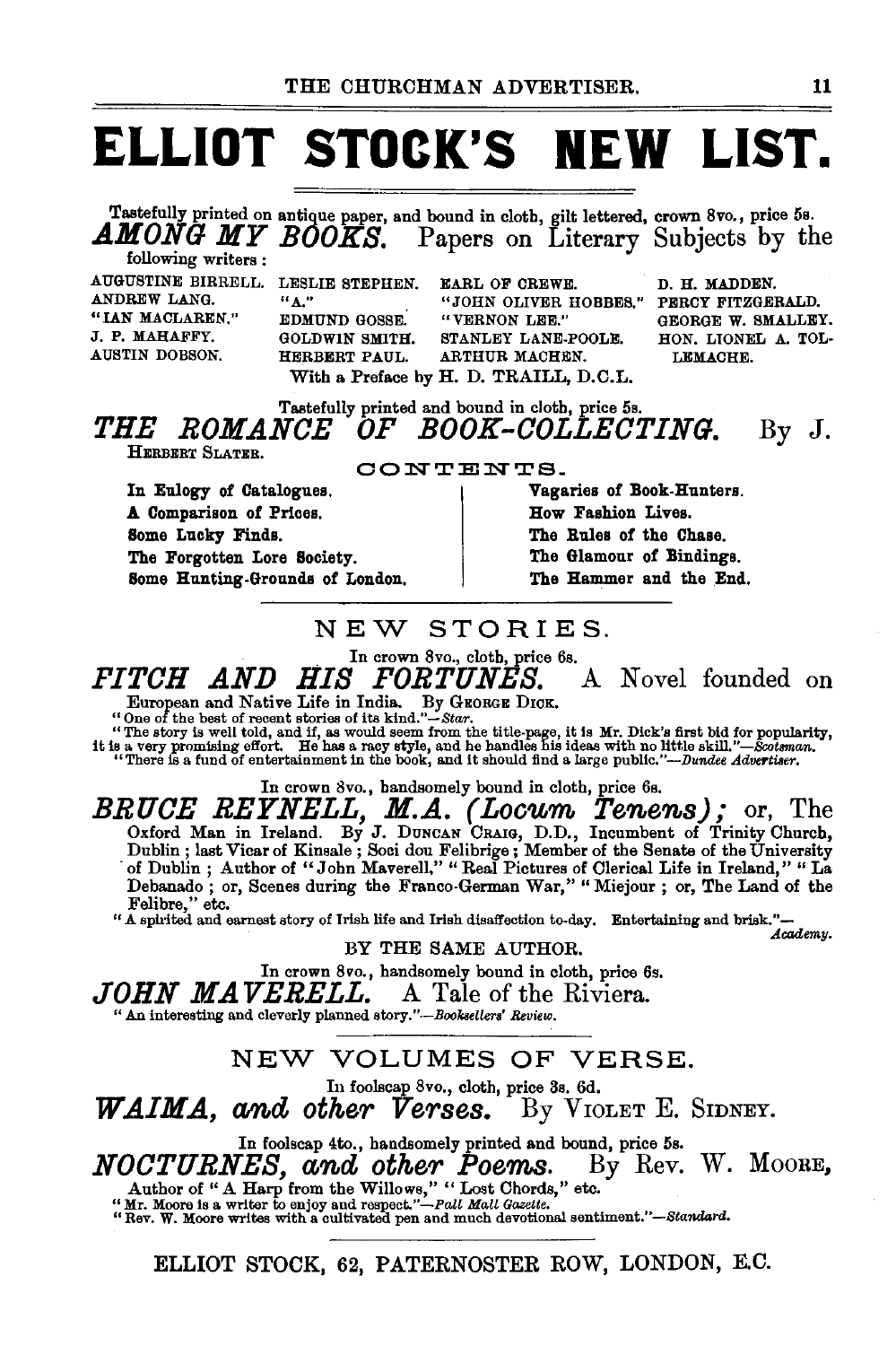

In crown 8vo., cloth, price 5s.

## AIDS TO BELIEF:

Geing Studies on the DiBine Origin of Christianity.

RV

REV. W. H. LANGHORNE, M.A.,

RECTOR OF WORTON, OXON,

Formerly Scholar of Queen's College, Cambridge. Corresponding Member of the French Archaeological Society, and of the Historical Society of Compiègne. And Member of the Anglo-Russian Literary Society, Imperial Institute.

In crown 8vo., cloth, price 6s.

### OLD ENGLISH SOCIAL LIFE AS TOLD BY THE PARISH REGISTER.

RY

#### T. F. THISELTON DYER, M.A. Oxon.,

Author of "Church-Lore Gleanings."

In this volume will be found much quaint and out-of-the way information, and many are the strange and curious entries which are given in illustration of the peculiar customs of the times and the conditions of clerical and social life in different parts of the country.

In crown 8vo., cloth, price 3s. 6d.



#### By T. J. MADDEN,

Archdeacon of Warrington, and Vicar of St. Luke's, Liverpool.

"For England, Home, and Beauty."---Gambling: Does it Pay? A Strange Repentance.--"Damned into<br>the World": the Law of Heredity.---Liberty: to Drink...-Cyclomania: Some Moral Aspects of the Biogrele.--<br>Life and Purpose: Hol the Fulness of God.

ELLIOT STOCK, 62, PATERNOSTER ROW, LONDON, E.C.

12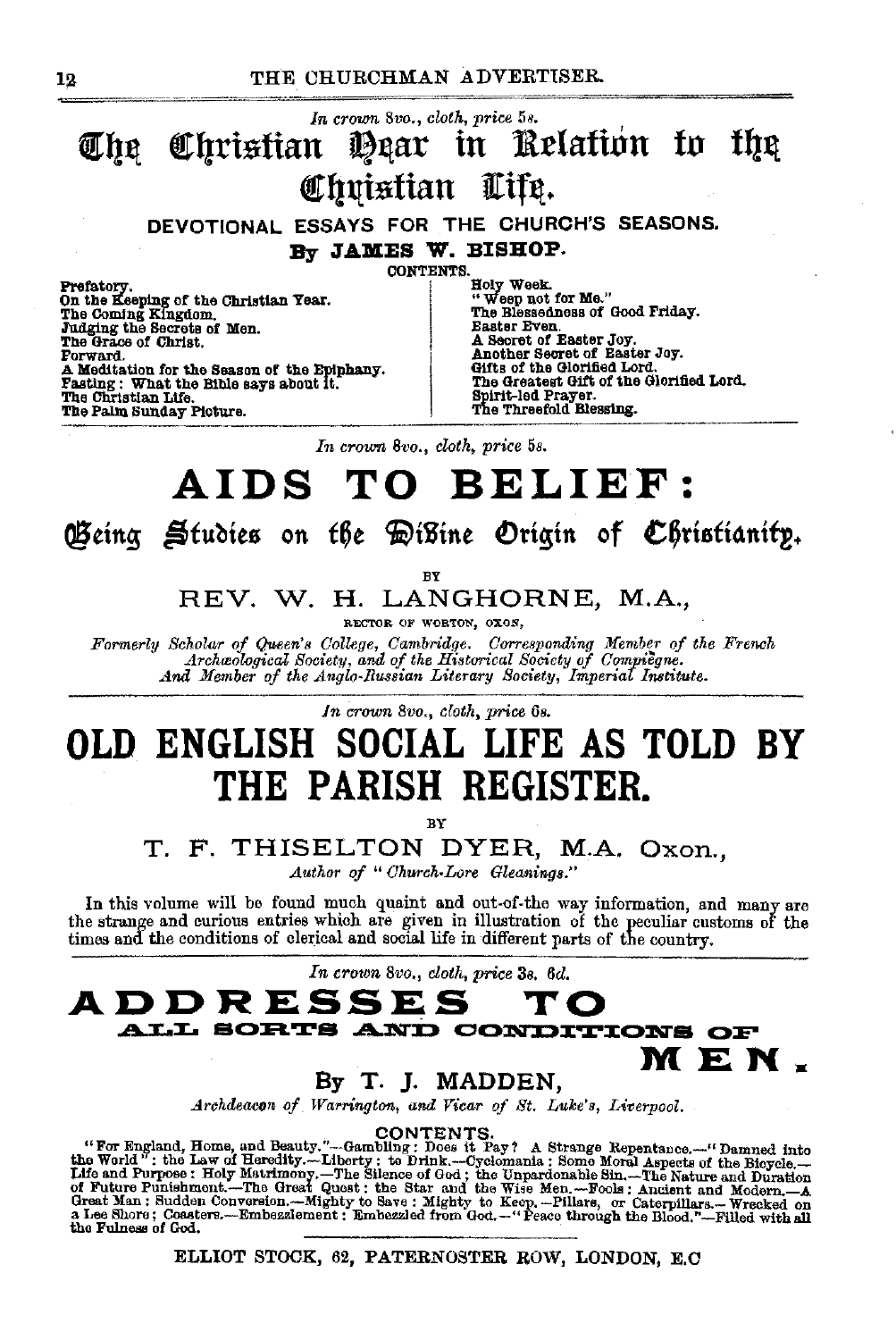## **ELLIOT STOCK'S NEW BOOKS.**

Cheap and Second Edition. In crown 8vo., cloth, price 2s. 6d. net. THE ART OF EXTEMPORE SPEAKING (without MS.

or Notes); or, How to Obtain Fluency of Speech. By the Rev. HAROLD FORD, M.A., LL.B., B.C.L., Author of "The Principia of Vocal Delivery," "The Art of Reading and Speaking," "Evangelium in Evangelio," etc. Dedicated to his Grace the Duke of Rutland, K.G.

"Mr. Ford should himself be read on the subject at large, concerning which he writes both briefly and well."-Guardian.

" Eminently practical. We cordially recommend it."—Archdeacon of London.<br>" Must be productive of excellent results."—English Churchman.

#### In foolscap 8vo., cloth, price 2s. **BOND AND FREE; or, The Prevalence, Power, and** Pardon of Sin. By W. A. CHALLACOMBE, M.A., Vicar of New Malden, Surrey, Author of "The Soul's Wardrobe," etc.

"Foundation truths are here set forth with directness, and in plain English terms, so that he may read 'Who runs."-English Churchman.

"Simple, expressive, and clear."-Church Gazette.

#### In crown 8vo., cloth, price 6s.

**SHORT STUDIES ON VITAL SUBJECTS.** By the Rev. P. W. DE QUETTEVILLE, M.A.

The book is thoughtful and useful for its cthical teaching."—Church Review.<br>"The book is thoughtful and useful for its cthical teaching."—Church Review.<br>"Very painstaking and helpful studies. Inward spiritual experience an

In crown 8vo., cloth, price 3s. 6d.

THE BOOK OF JOB. A Revised Text, with Introduction and Notes. By the late Rev. GEORGE HANDBURY FIELDING, M.A., late Rector of Knill, Herefordshire.

Cheap Edition. In crown 8vo., cloth, price 2s. 6d.

**OUR CHRISTIAN YEAR.** A Course of Lessons for Elder Scholars in Sunday Schools or Bible Classes. By "A TRACHER." With Preface by Rev. E. P. GREGG, Rural Dean.

"A glance through the pages shows what a fund of labour has been devoted to the task. 'A Teacher' has, we believe, in this book made all Sunday-school teachers her debtor."—Family Churchman.

#### In medium 8vo., paper cover, price 1s.

THE PRIESTHOOD OF THE NEW COVENANT. " Thou art a Priest for ever after the order of Melchisedek." By WERNER H. K. SOAMES, M.A., of St. George's, Greenwich.

" An admirable pamphlet against sacerdotalism, both in matter and spirit. Its expositions of Scripture are sound and remarkably clear, with an unquestionably devout and earnest application of them to the burning questions

DARIUS, SON OF AHASUERUS, OF THE SEED OF THE MEDES. By the Rev. CUTHBERT BOOTH.

"We hope those troubled with Higher Criticism will study this little pamphlet, which shows learning and research."-Church Review.

#### THE MAN WHO FEARED GOD FOR NOUGHT. Being a Rhythmical Version of the Book of Job. By OTIS CART.

"The real significance of each rejoinder has been made perfectly plain, which, considering the constant<br>obscurities that occur in the original, is, without doubt, a substantial boon."—Church Gazette.<br>"Scholars will read wi

reference to Job."-Christian.

#### In crown 8vo., cloth, price 3s. 6d.

**THE PEOPLE'S PROGRESS.** In the Light of Concrete Revealings of the Mind. By the Rev. W. G. Davins, D.D., Rector, St. Bridget, Mon., Abergavenny.

 $\cdot$  " Mr. Davics has thought his subject out with considerable industry, and —his point of view considered-<br>his conclusions are lucid and pertinent."—*Western Times and Echo*.

ELLIOT STOCK, 62, PATERNOSTER ROW, LONDON, E.C.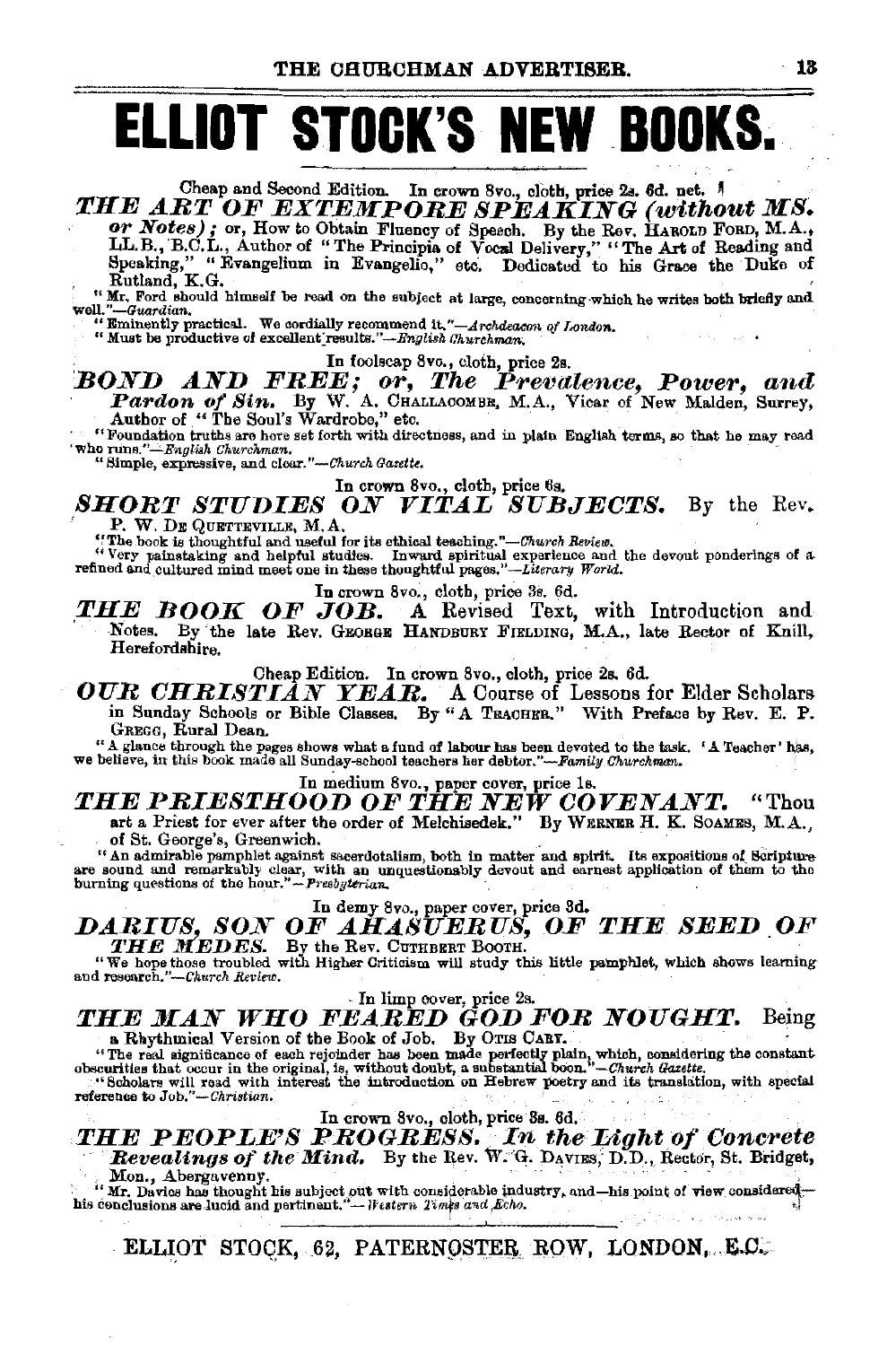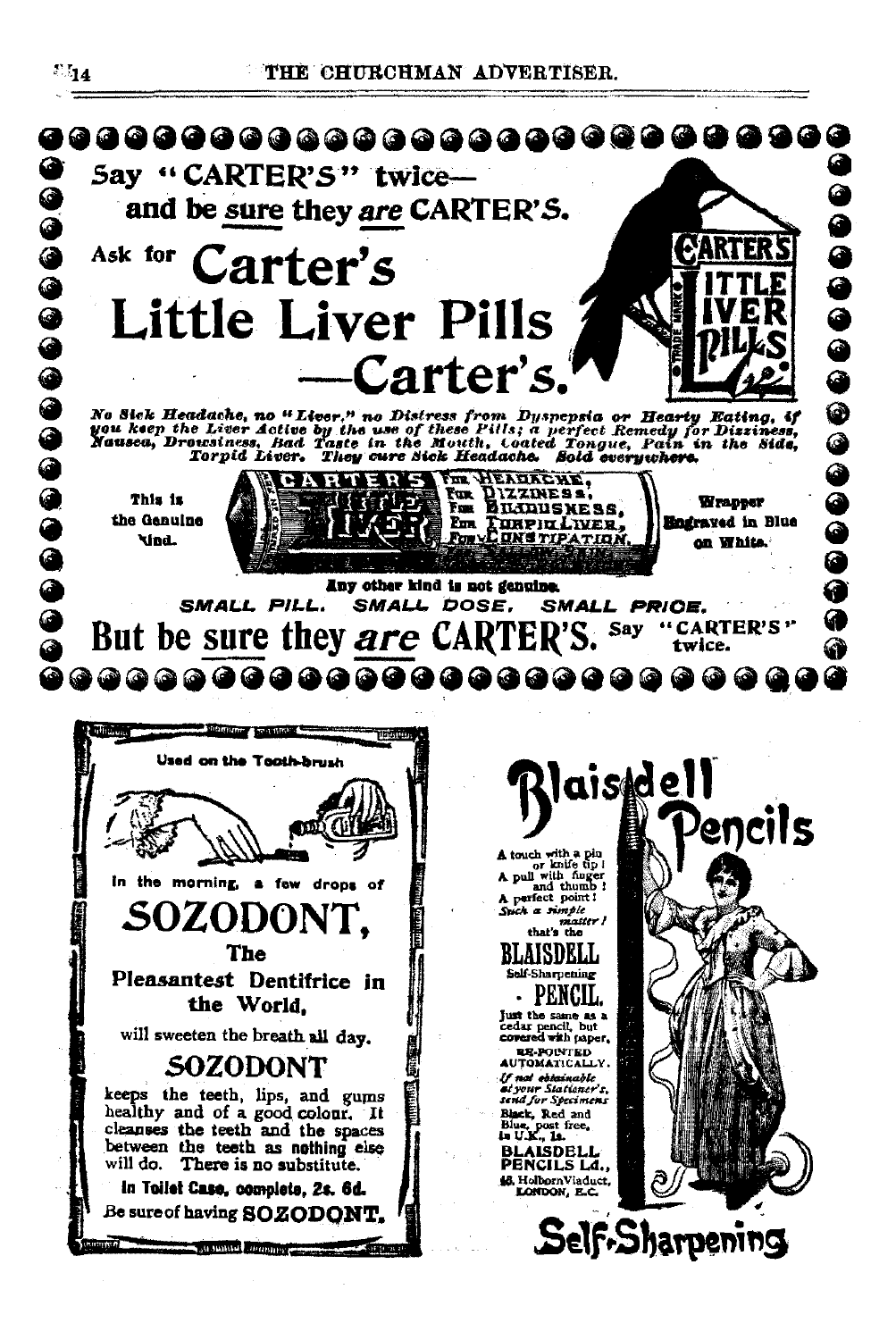## **BETHNAL GREEN FREE LIBRARY, E.**

Founded 1876, and supported by Voluntary Contributions.

PATRON--H.R.H. THE PRINCE OF WALES.<br>VICE-PATRON-H.R.H. THE DUKE OF YORK.<br>VICE-PRESIDENT-THE RIGHT HON, AND RIGHT REV, THE BISHOP OF LONDON.

The Institution embraces, besides the Library, a News-room, Patents Department, NEW Free Lending Library, and Lecture-hall, where Free Illustrated Science and other Lectures are delivered, and where Concerts of a high-clas

Donations and New Annual Subscriptions URGENTLY needed.

TREASURER-F. A. BEVAN, ERQ., 54, LOMBARD STREET, E.C.<br>BANKERS-Messte, BARCLAY AND CO., 54, LOMBARD STREET, E.C.

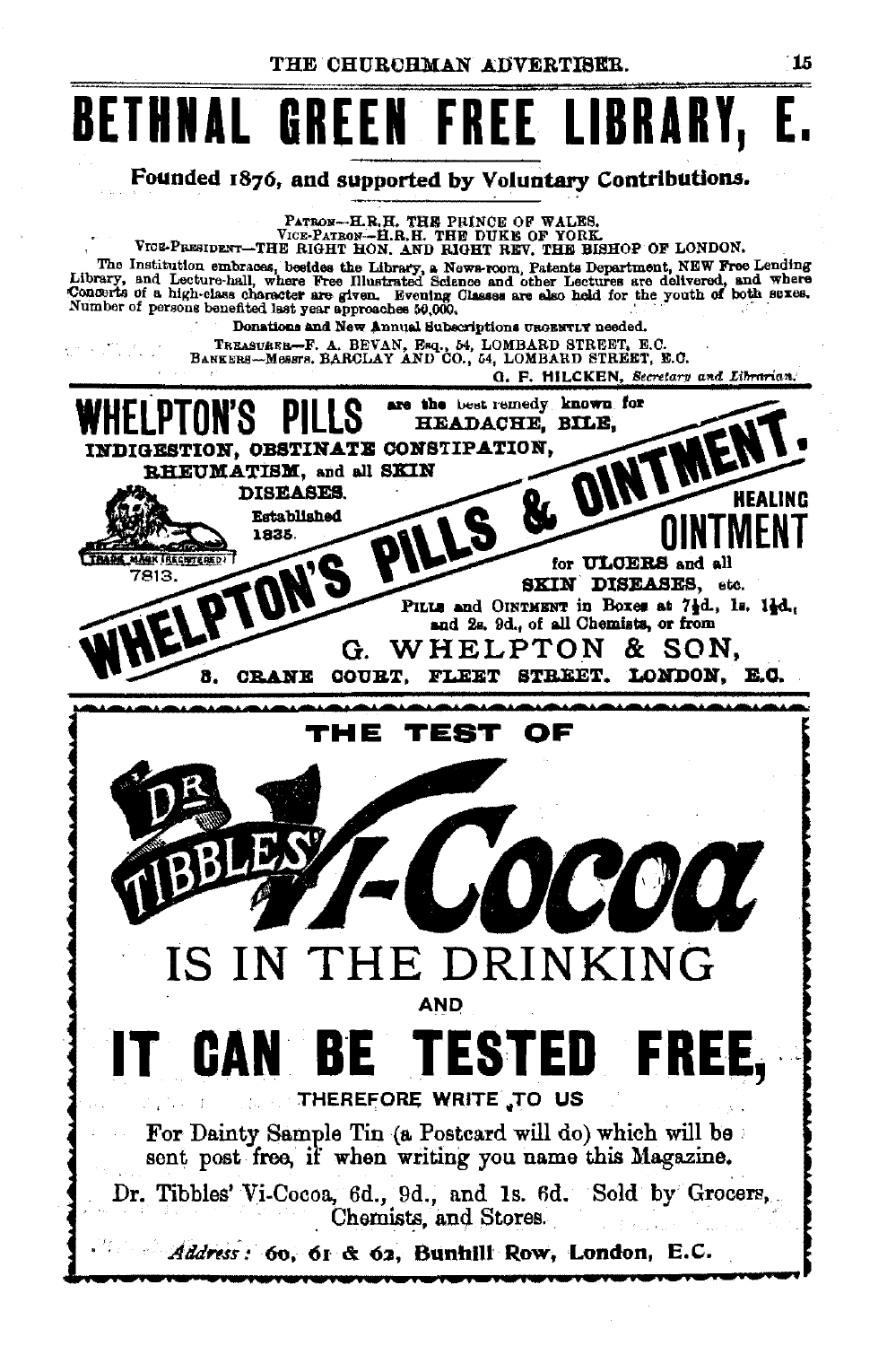

*FRIENDLESS AND FALLEN.* 

London Female Preventive and Reformatory Institution. HOMES FOR 180 YOUNG WOMEN AND GIRLS.

THE OPERATIONS COMPRISE PREVENTIVE WORK. **RESCUE HOMES.** OPEN-ALL-NIGHT REFUGE.

The five Homes and Open-all-Night Refuge are dependent upon Voluntary Contributions.

Prompt succour is given. No suitable case rejected.

Contributions may be sent to LLOYDS' BANK, Limited, 16, St. James's Street, S.W.; or WILLIAM J. TAYLOR, Secretary, 200, EUSTON ROAD, LONDON, N.W.

Bequests and Special Gifts are usually devoted to extension of operations.

## A-BATHING

FOUNDED AT MARGATE, 1791. HITHERTO KNOWN AS THE

#### ROYAL SEA-BATHING INFIRMARY.

THE HOSPITAL IS CLOSED FOR CERTAIN NECESSARY STRUCTURAL ALTERATIONS & REPAIRS.

**SPECIAL APPEAL.** 

£10,000 required, towards which £5,978 has been subscribed. Mr. FRANCIS PEER's generous conditional offer of help extended to December 31.

30, CHARING CROSS, S.W.

t, ci

MICHAEL BIDDULPH, M.P., TREASURER.

THE NATIONAL PROTESTANT CHURCH UNION.

**JUST PUBLISHED.** 

ENGLISH CHURCH TEACHING ON FAITH, LIFE AND ORDER.

H. C. G. MOULE, D.D., Principal of Ridley Hall, Cambridge;<br>Canon GIRDLESTONE, M.A., late Principal of Wycliffe Hall, Oxford; and<br>T. W. DRURY, M.A., Principal of the Church Missionary College, Islington.

#### Post free 1s. 3d. Price is, net.

To be obtained from The Offices of the Society, 30, Charing Cross, London, S.W., Mr. C. MURRAY, 7, PATERNOSTER SQUARE, LONDON, E.C.

### **BEFORE SIXTY YEARS AGO.**

The special claims of the SOCIETY FOR PROMOTING FEMALE EDUCATION IN THE EAST to recognition are:

(1) That it was the only Society for both Zenana work and School work existing in the Empire at the

(1) That it was the only Society for both Zenana work and senool work existing in the energy at the queen's Accession.<br>
(2) That it was then already carrying on Zonana work, Harem work, and School work, in China, the<br>
Str

The Committee urge these claims, and appeal for help to their Commemoration Fund, to enable them to strengthen and extend the work of the Society.

Secretary, Miss WEBB, 267, Vauxhall Bridge Road, S.W.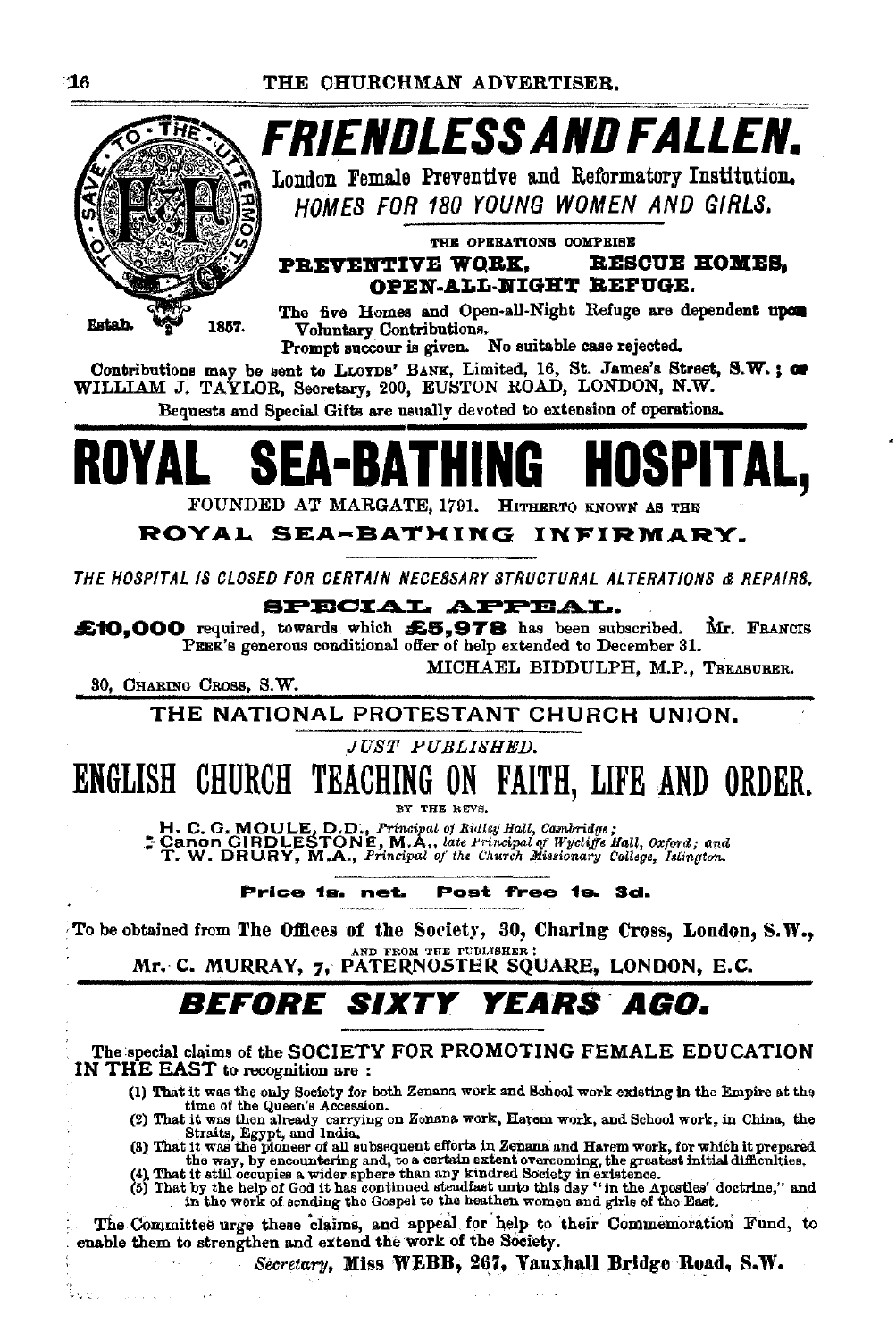#### ECCLESIASTICAL INSURANCE OFFICE, LIM.

FIRE, GLASS, BURGLARY.

The Surplus Profits are devoted to Institutions, etc., for the benefit of the Clergy and of<br>Church objects. Already a sum of £17,000 has been so distributed, including £500 to the Clergy<br>Distress Fund, and £1,000 to the Qu

For Information and Forms, apply at the Joint Offices of the Ecclesiastical Insurance Office,<br>Lim., and the Clergy Pensions Institution, 11, Norfolk Street, Strand, London, W.C.<br>*mm. ...* and the Clergy Pensions Institutio

"This is a serious attempt made in good faith to help the Clergy to help themselves, and to husband the existing resources of the Church." *Guardian.* 

#### CLERGY PENSIONS SELF-HELP AIDED.

 $\textbf{GLERGY}\ \textbf{P-ENSIDNS}\ \textbf{INSTITYUTION}. \ \textbf{Co(NTRIBUTIONS}\ \textbf{CONTRIBUTIONS}\ \textbf{CONTRIBUTIONS}\ \textbf{CONTRIBUTIONS}\ \textbf{CONTRIBUTIONS}\ \textbf{CMS}\ \textbf{COS} \textbf{CAS} \textbf{CAS} \textbf{CAS} \textbf{CAS} \textbf{CAS} \textbf{CAS} \textbf{CAS} \textbf{CAS} \textbf{CAS} \textbf{CAS} \textbf{CAS} \textbf{CAS} \textbf{CAS} \textbf{CAS} \textbf{CAS} \textbf{CAS} \textbf{CAS$ 

### $\mathbf{F}_{\text{WERB}}$ ? THOUSAND RESCUED WAIFS!

WHERE? In "DR. BARNARDO'S HOMES," with their SPLENDIDLY I Over 98 per cent. of the 8,781 In "DR. BARNARDO'S HOMES," with their SPLENDIDLY! Over 98 per cent. of the 8,731 84 distinct Houses and 24 Mission Branches. For instance, have turned out satis-<br>factorily.

#### WHY WERE THEY ADMITTED?

Because they were *destitute:* without any other condition, either as to *age*, sex, creed, birthplace, nationality, physical condition, money payment<br>or *guarantee*. The doors are always open to receive such by day or night.

#### HOW ARE THEY TRAINED?

The Bovs are carefully taught in fourteen<br>different handicrafts; the Guass are brought up<br>in cottage life for domestic service. About 19,000 different handicrafts ; the Guals are brought up [Intestant, Evangelical and Christian, but not all the state o<br>In cottage life for domestic service, About 19,000 [Sectarian, In their support all Evangelical Chris-<br>are boa

**FUNDS ARE URGENTLY NEEDED.**—Remittances should be sent to the Treasurer, WILLIAM FOWLER,<br>Esq.; to the Chairman of Committee, HOWARD WILLIAM S, Eq.; to the Bankers, London and South-Western<br>Bank (Bow Branch), PRESCOTT, DIM

HOW MANY DESTITUTE OR ORPHAN<br>CHILDREN ARE ADMITTED WEEKLY? From 40 to 60 during the winter months. Every 24 hours about 8 souls are added to Dr. Barnar-

Solely by the free· will offerings of Christ's servants throughout the world. WHAT IS THE RELIGIOUS ATMOSPHERE OF

do's great family.<br>HOW ARE THEY MAINTAINED?

### THE MARY WARDELL CONVALESCENT HOME FOR SCARLET FEVER, STANMORE.

INSTABLISHED 1884 by a lady working in connection with the Female Bible and Domestic Mission. No<br>
Lexisting Convalescent Home will admit persons recovering from Scarlet Fever. This Home, whilst<br>
chenefiting the convalescen white winds will be thankfully received by the Bankers, white washing, and repairing the Home. Also to replace property destroyed by a recent fire.<br>Contributions will be thankfully received by the Bankers,

Messrs. BARCLAY & CO., at 1, PALL MALL EAST;

Miss MARY WARDELL, STANMORE, MIDDLESEX,

From whom further information may be obtained.

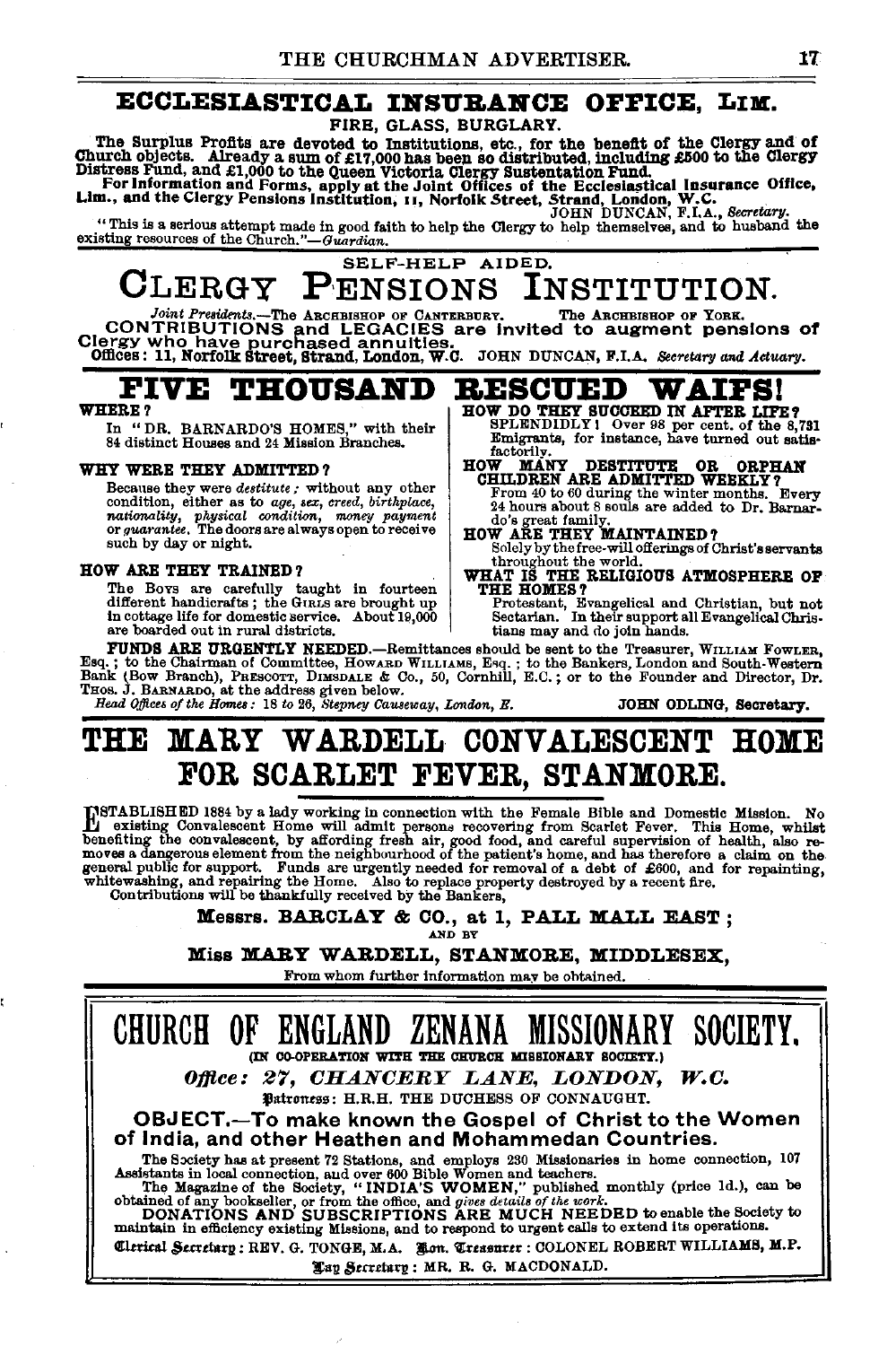#### Christian Mission. The St. Gilgs'

Treasurer-F. A. BEVAN, Esq.

#### VOLUNTARY CONTRIBUTIONS ONLY SOURCE OF INCOME.

This Mission assists, amongst other classes, the following :-

THE BETTER CLASS OF DISCHARGED PRISONERS;<br>THE NNOCENT BUT SUFFERING WIVES AND CHILDREN OF PRISONERS;<br>THE SICK AND DESTITUTE WOMEN.<br>HOMELESS AND DESTITUTE WOMEN.<br>The demands upon the resources of the Mission are very heavy.

Mr. WILLIAM WHEATLET, Superintendent, 4, Ampton Street, Regent Square, W.C.

## (SYRIAN COLONIZATION FUND.)

FUNDS URGENTLY NEEDED for Employment and Relief at Jerusalem.

Above 50 men and boys daily employed at Abraham's Vineyard on Stone Dressing, Soap Making, constructing Rock-hewn Cisterns for Water, etc. Above 3,000 souls annually given food, drinking-water, and clothing. Numbers live in underground airless places, or in sheds exposed to summer sun and winter storms. No furniture but boards, rags, petroleum tins, and sacks for bedding. No water-supply, and unable to get any work, they starve. Many apply to us daily for work, without which they must starve.

DONATIONS THANKFULLY RECEIVED BY

F. A. BEVAN, Eso., Hon. Treasurer, 54. Lombard Street, E.C. E. A. FINN, Secretary, 41, Parliament Street, S.W.

#### MISSION MPLOYS 460 MISSIONARIES.

#### AND IS IN URGENT NEED OF FUNDS.

It is one of the oldest of the Home Missionary Societies, and has ever held fast to its Evangelical principles.

More than half a million men yearly visited.

If friends are unable to contribute the whole sum necessary to maintain a Missionary, they may be able to offer £10, £5, or smaller sums. These subscriptions will be grouped for particular districts, and will thus remove the pressing anxiety of the Committee. Gifts will be gratefully acknowledged by the

Secretaries (Rev. T. S. HUTCHINSON, M.A. Treasurer-F. A. BEVAN, Esq., or by the

Bankers-BARCLAY & Co., LTD.

THE MISSIONS TO SEAMEN.



Patron: Admiral of the Fleet H.R.H. The

DUKE OF SAXE-COBURG AND GOTHA, K.G.

Labours afloat and ashore, at home and of all classes and nations, fishermen, bargemen, and emigrants.<br>Sixty-eight harbours are occupied.

Income, £36,597.

Increased Contributions and Offertories, urgently needed, should be forwarded to the Secretary, Commander W. DAYSON, R.N., 11, Buckingham St., Strand, London, W.C.

#### SPANISH AND PORTUGUESE CHURCH AID SOCIETY.

Offices-3, Bridewell Place, London, E.C.

President: The Right Rev. the Lord Bishop<br>of Worcester. Vice-President: The Very Rev. the Dean of Norwich.

To aid the Reformed Episcopal Churches in the To aid the Reformed Bruscopal Churches in the factorized that a factoring of the Greepsl, and to help and in encourage them in the great work of evangelization gratefully received by the Right Rev. Lord Bishop of Wordsenst Westminster, from whom all information may be obtained.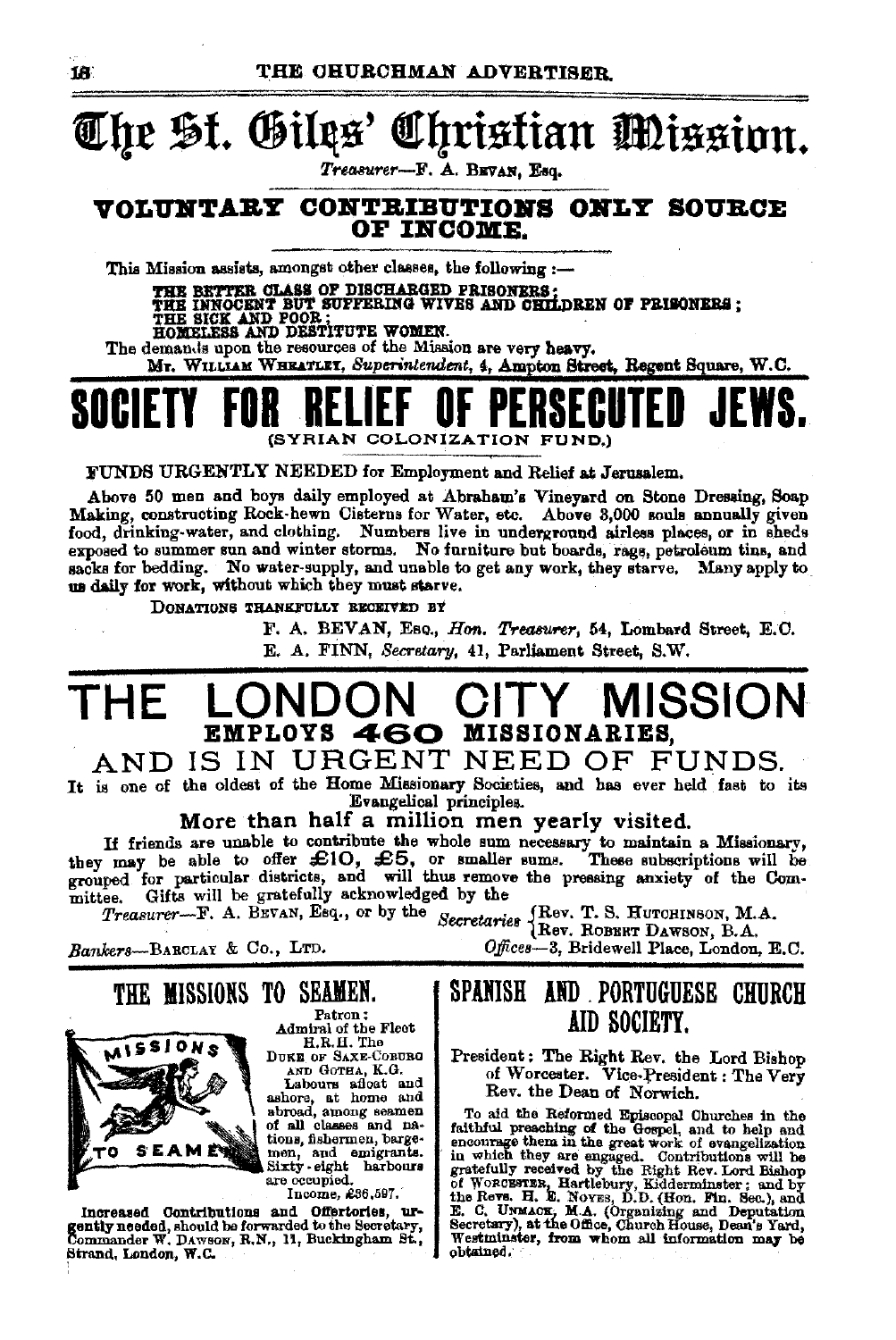#### COOK'S PERSONALLY CONDUCTED TOURS.

CHRISTMAS IN ROME.-COOK'S High-class PERSONALLY-CONDUCTED TOUR, leaving London December 8th for 86 or 81 days, visiting Paris, Turin, Milan, Venice, Florence, Rome, Naples, Pompeii, Vesuvius, Capri, Sorrento, Pisa, Genoa, Monte Carlo, Nice, Marseilles, etc. Also Special Short Tour, leaving December 17th.

CHRISTMAS AT SEVILLE.-SELECT CONDUCTED 80 DAYS TOURS, leaving London December 6th, visiting Paris, Bordeaux, Biarritz, Burgos, Escurial, Madrid, Toledo, Cordova, Granada, The Alhambra, Gibraltar, Ronda, Seville, Saragossa, Barcelona, Nîmes, etc.

SELECT TOUR FOR CHRISTMAS IN THE HOLY LAND.-December 6th.

Illustrated programmes post free.-THOS. COOK & SON. Inclusive fares. Ludgate Circus, London, and Branch Offices.



 $\sim$ 

With a record of 54 years' great success among Sailors. Bargemen, and others in the Port of London, the Committee ask for continued help to carry out the noble work of the Mission.

INSTITUTED 1844 **Donations and** New Subscriptions are urgently needed, payable at Lloyds Bank, or to

F. PENFOLD, Paymaster-in-Chief, R.N.<br>31, New Bridge Street, London, E.C.

NOW READY. CHEAP AND EIGHTH EDITION. In fcap. 8vo., tastefully printed and bound, ls. 6d. post free.

FOR. NOTES **BOYS** and) their Fathers) on Morals, Mind, and Manners. By "An OLD Box."

"The advice is simply excellent. It is practical, minute, and although high-toned, not too stringent."-Literary World.<br>"The teaching is high-principled, liberal-minded, and drawn from practical experience."-Christian

World.<br>
What admirable little volume, full of sound sense<br>
and wise suggestions, plenty of sympathy, with<br>
wholesome liberty."—Daily News.

ELLIOT STOCK, 62, Paternoster Row, London, E.C.

ESTABLISHED 1851.



SOUTHAMPTON BUILDINGS, CHANCERY LANE, LONDON, W.C.

Invested Funds - -  $\div$  £10,000,000.

Number of Accounts, 85,094.

TWO-AND-A-HALF per CENT. INTEREST allowed on DEPOSITS, repayable on demand. TWO per CENT, on CURRENT ACCOUNTS, on the minimum monthly balances, when not drawn below £100 STOCKS, SHARES, and ANNUITIES purchased and sold for customers.

#### SAVINGS DEPARTMENT.

Small deposits received, and Interest allowed monthly on each completed  $\pounds$ 1. The BIRKBECK ALMANACK, with particulars, post free.

FRANCIS RAVENSCROFT, Manager. **HOLLOWAY'S OINTME** IS A CERTAIN CURE FOR Chapped Hands, Chilblains, Burns, Scalds, Rheumatism. Sciatica, Lumbago, Piles, Old Wounds, Eczema, Ervsipelas, AND EVERY FORM OF SKIN DISEASE. Manufactured only at 78, New Oxford Street, London. Sold by all Chemists and Medicine Vendors.